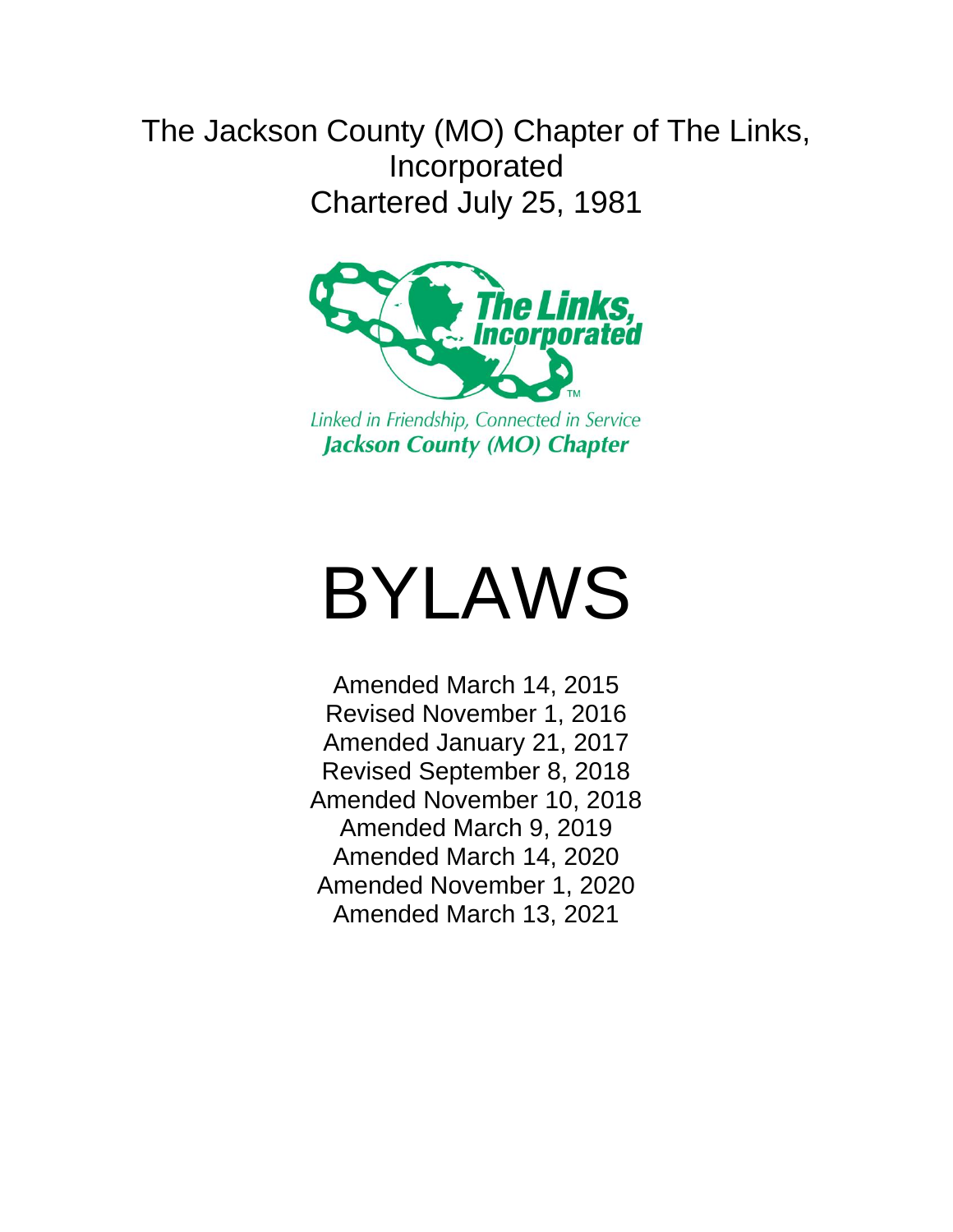# **Table of Contents**

| <b>ARTICLE III. Membership</b>                                                |
|-------------------------------------------------------------------------------|
| Section 5. National Participation and Attendance ("One-In-Five Requirement) 5 |
| <b>ARTICLE IV. Officers</b>                                                   |
|                                                                               |
|                                                                               |
| <b>ARTICLE VI. Finance</b>                                                    |
|                                                                               |
| <b>ARTICLE VII. Standing, Special and Other Committees</b>                    |
|                                                                               |
| <b>ARTICLE VIII. Conference Travel</b>                                        |
|                                                                               |
|                                                                               |
|                                                                               |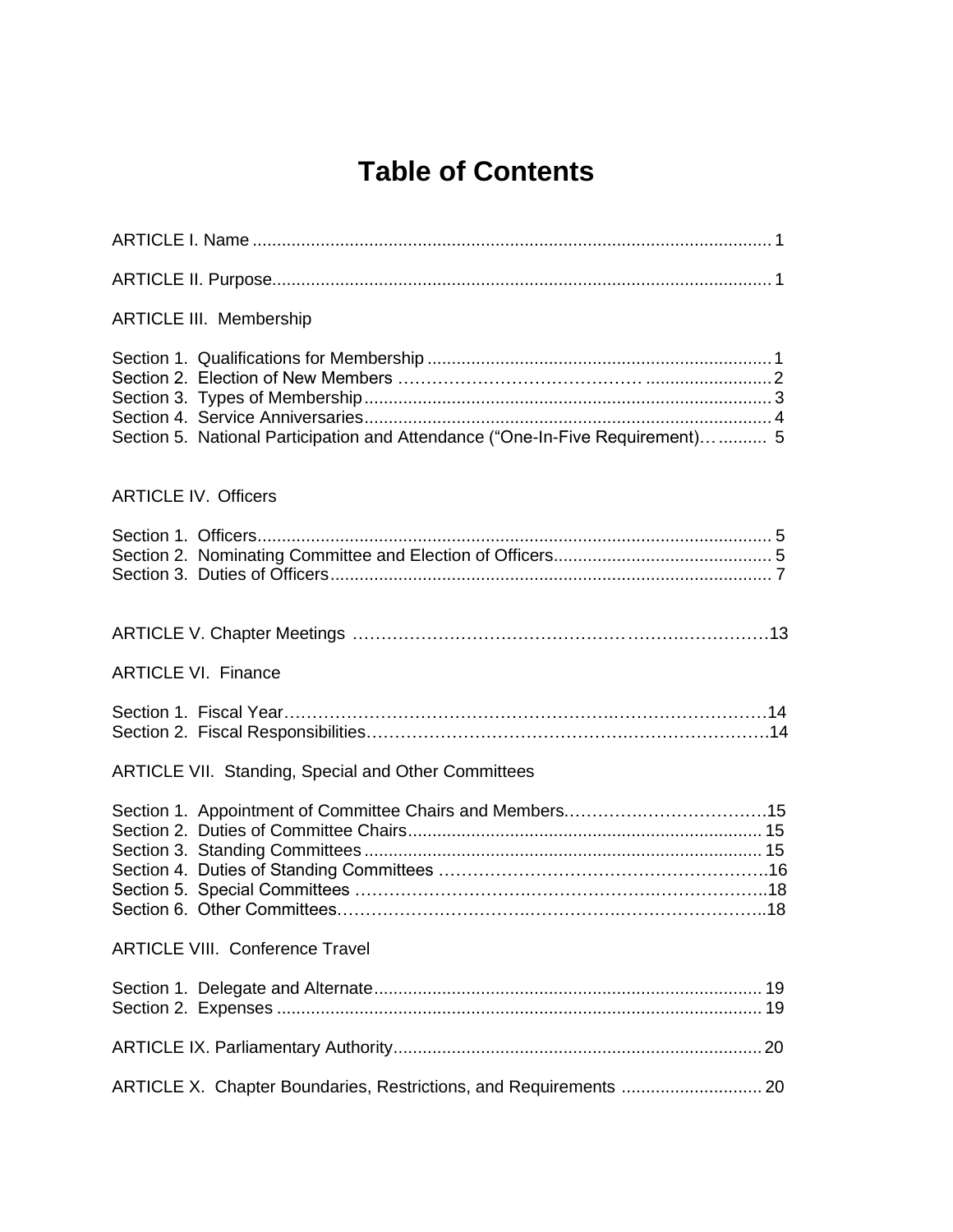| ARTICLE XI. Chapter Bylaws, Standing Rules, Amendments, Revisions<br>and Suspensions |  |
|--------------------------------------------------------------------------------------|--|
|                                                                                      |  |
|                                                                                      |  |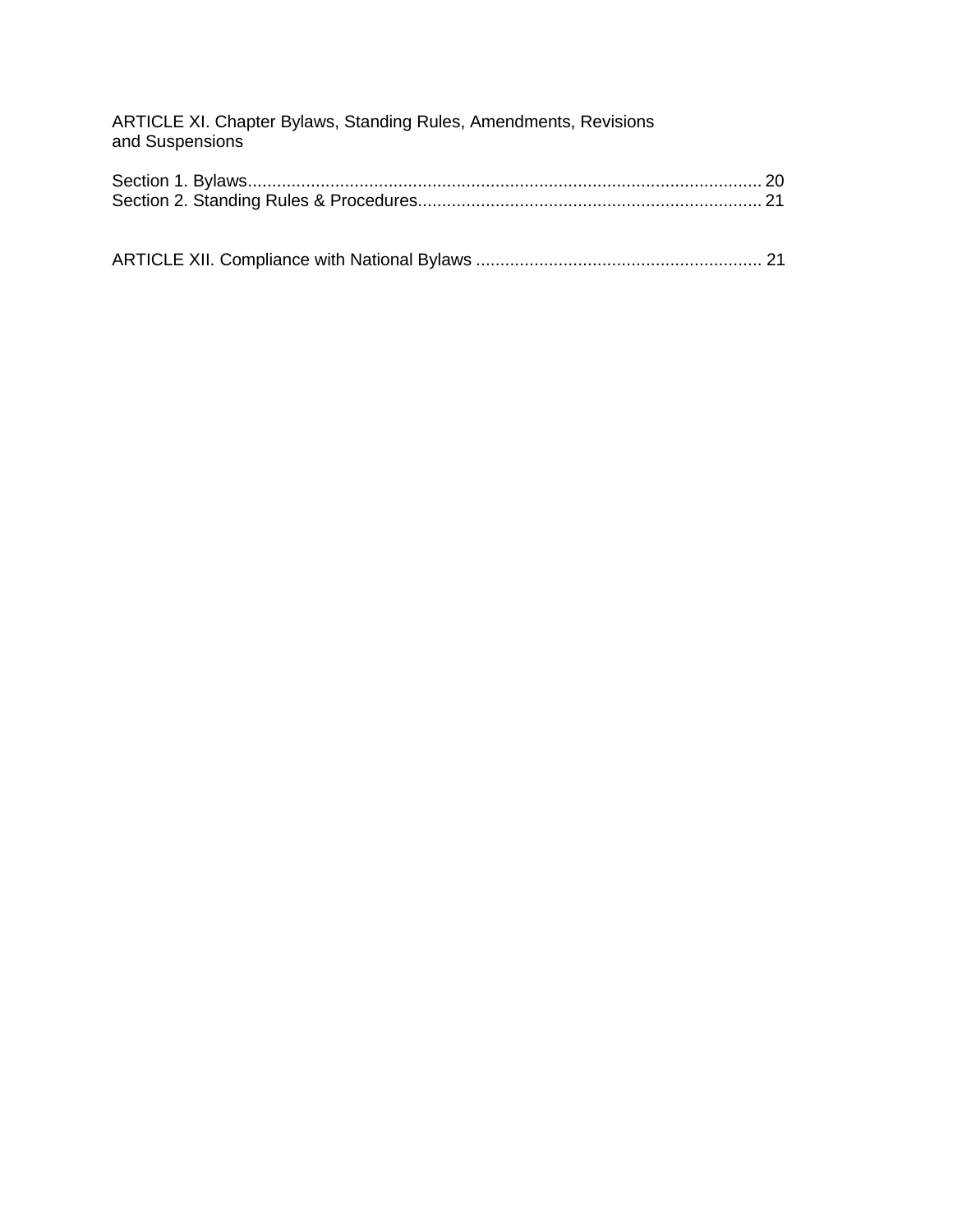#### **ARTICLE I Name**

The name of the organization shall be The Jackson County (MO) Chapter of The Links, Incorporated, and the full name is used on all occasions.

#### **ARTICLE II Purpose**

The purpose of this Chapter shall be to promote civic, cultural, and educational activities, and to enrich the lives of the members and the community by working together towards common goals.

# **ARTICLE III Membership**

# **Section 1. Qualifications for Membership**

A. Membership in The Jackson County (MO) Chapter of The Links, Incorporated is by invitation and application. The Membership Committee of the Chapter shall conduct a needs assessment to determine the areas of talents and skills that are most needed in the Chapter. Women invited to membership shall have the following qualifications:

- 1. Residency in the Kansas City Metropolitan area for two (2) years;
- 2. Active involvement and/or interest in educational, civic and/or cultural community activities;
- 3. Ability to serve actively in support of the program of The Links, Incorporated;
- 4. Willingness to assume the financial responsibilities of the Organization;
- 5. Skills and talent that will contribute to the vitality of the Chapter;
- 6. Demonstrated ability to work with others; and
- 7. Must be twenty-one years of age; meet all membership requirements and reside in the Chapter's boundaries.

B. Membership shall include inducted members and transferees. Total membership shall not exceed sixty (60) nor fall below twenty (20) active members. Total membership shall not include alumnae members. Daughter of Links (DOL) who are active members of a Chapter which has reached its maximum number of members shall not be included when calculating the total number of active members in the Chapter for membership purposes.

C. An active member must remain active in the Chapter in which she was inducted to retain her membership in The Links, Incorporated, except when a member moves to another locality that is outside her chapter's boundaries and requests a transfer to a Chapter in her new locality. Any other exceptions to this policy must be approved by the National Executive Council. An active member who moves to a residence located in another Chapter's boundaries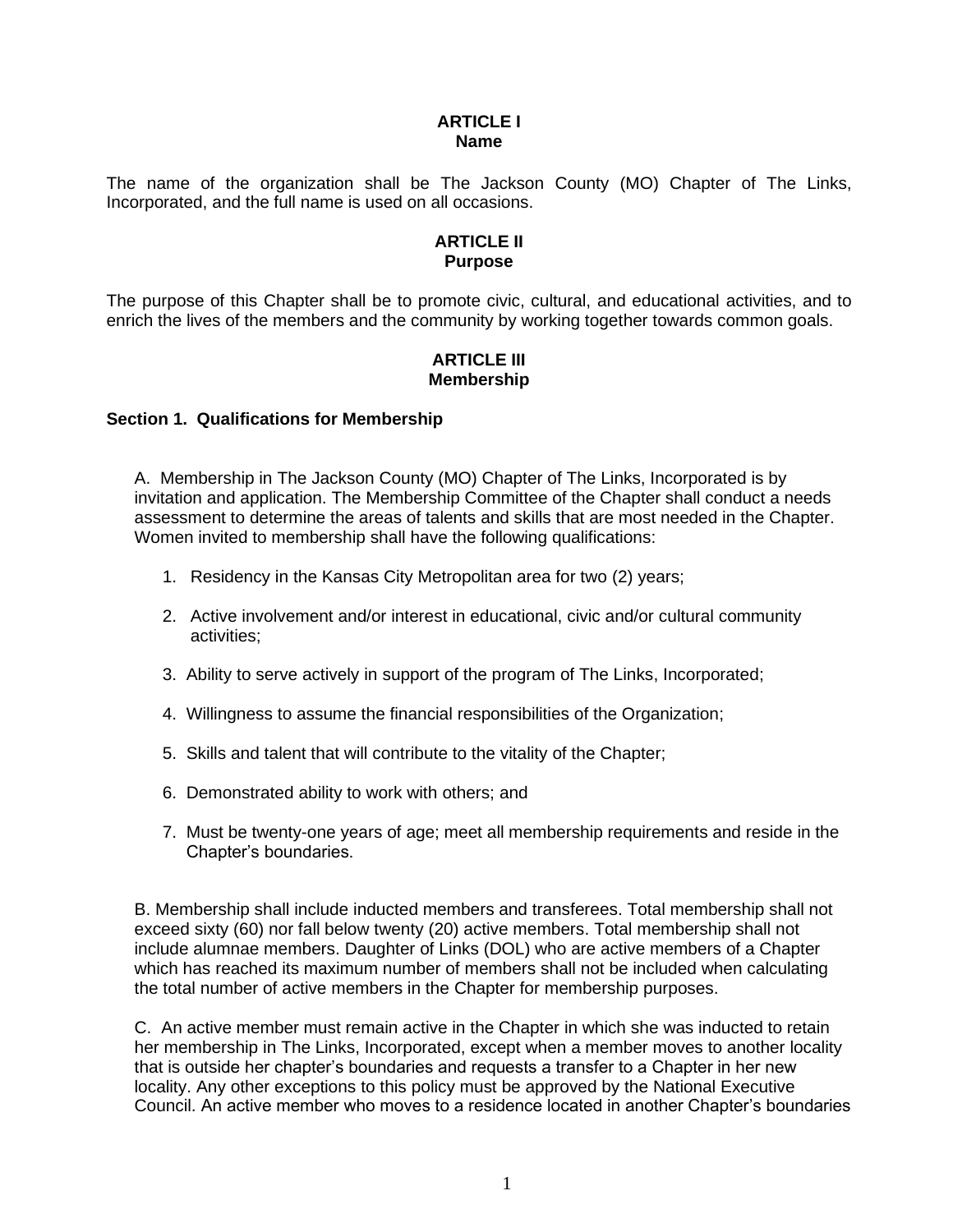shall, upon request, be permitted to transfer to that Chapter. It is mandatory that the Chapter honors the transfer, provided that the Chapter has not reached its maximum number of members.

D. An active member, in the process of transferring to another Chapter, shall upon request, be granted a period not to exceed six (6) months to request the form from National Headquarters and to complete the transfer process.

E. An active member who has dual residencies shall have membership in only one Chapter designed as the primary chapter and may establish visiting status in a secondary Chapter providing that she meets the requirements specified in the National Bylaws, Article I, Membership, Section 6.A.

F. Relative to conduct, a member who is found culpable by the Chapter of conduct tending to injure the good name of The Links, Incorporated, disturb its well-being, or hamper it in its work, shall be subject to disciplinary action. Disciplinary action may include a mandatory apology, censure, suspension or expulsion depending on the seriousness of the offense. The Membership Committee, (Chapter, Area, or National, whichever is applicable) after a thorough investigation of the facts, shall recommend to its body the form of discipline that shall be imposed. In cases of recommended suspension or expulsion, the procedures as outlined in the Bylaws, Manual of Procedures, and The Links Organization Code of Ethics and Standards shall be followed.

G. The Chapter must document member adherence to all Chapter attendance, program, finance and service requirements.

# **Section 2. Election of New Members**

- A. New members of The Jackson County (MO) Chapter of The Links, Incorporated, are acquired in the following manner:
	- 1. Names and profiles of candidates for membership must be submitted to the membership committee by the November meeting. The Chairman of the Membership Committee shall report to the Chapter about the profile forms received.
	- 2. New members are elected by a two-thirds (2/3) affirmative vote of the active members present and voting. Absentee voting is prohibited. Voting may take place at any regular meeting between November and January.
	- 3. New members shall be inducted between May 1 and June 30.
	- 4. The new member induction ceremony shall be held as a regular meeting and not as a separate event. There will be no additional assessment to individual Chapter members for the cost of the induction ceremony.
	- 5. Membership processing with National Headquarters and the induction of new member(s) shall follow the National Bylaws, Article I, Section 8, and the procedures established in the Manual of Procedures, Bylaws Article I.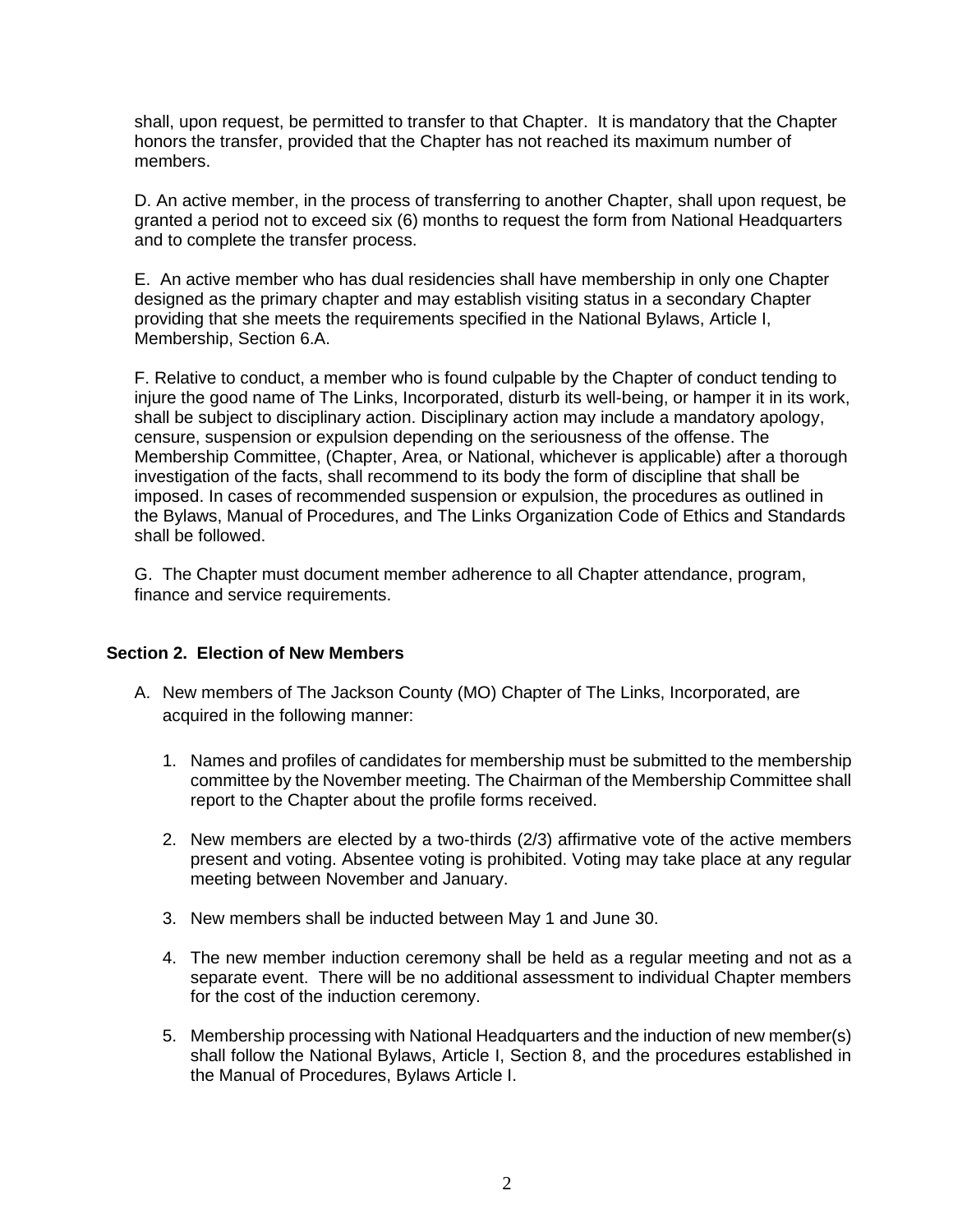- B. Election of a Daughter of a Link (DOL) or granddaughter of a member to the Jackson County Links, Incorporated:
	- 1. A Daughter or granddaughter of a Link is elected by a majority vote of the active members present and voting.
	- 2. A Daughter or granddaughter of a Link may be voted in at a regular Chapter meeting between September and May.
	- 3. A Daughter or granddaughter must be at least twenty-one years of age.
	- 4. A Daughter or granddaughter must reside in the locality the Chapter is established to serve and shall be eligible for membership; and if she is a granddaughter, she must be sponsored by her grandmother.

# **Section 3. Types of Membership**

The membership of The Jackson County (MO) Chapter of The Links, Incorporated shall consist of those members classified as active, on leave, alumnae, affiliate, sabbatical, and platinum as defined in the Constitution and Bylaws of The Links, Incorporated.

A**. Active Member**. An active member is one who has met all obligations imposed by the Chapter, Area, and National Assembly. These obligations shall include dues, fees and assessments, attendance, service hour requirements and any other requirements levied by The Jackson County (MO) Chapter of The Links, Incorporated. An active member participates in Chapter activities and programs that implement the priorities of The Jackson County (MO) Chapter of The Links, Incorporated. New members and transferring members shall participate in a mentoring program. All new members shall have a one (1) year development period.

B**. Leave of Absence.** A member on Leave of Absence must have been an active member in good standing for two (2) years who, for reasons acceptable to the Chapter, may be granted a leave of absence for up to one (1) year. All Chapter obligations must be met, in order to request a leave of absence. A leave of absence may be granted at any time during the year. A member on leave must continue to meet all Area and National obligations, including attending at least one (1) Area or National meeting every five (5) years. Leaves begin and end in accordance with the fiscal year, May  $1<sup>st</sup>$  to April 30<sup>th</sup>.

At the discretion of the Chapter, this leave may be extended for one (1) additional year, or longer in extreme circumstances, such as continued ill health. Proof for need of the second year or an additional period designated by the Chapter must be submitted to the Chapter for approval and to the Area Director. It is the responsibility of the Chapter to give the member on leave written notice of the expiration date of the leave at least thirty (30) days in advance. No Chapter shall grant a Leave of Absence, in excess, of ten percent (10%) of its membership during any current year. A member on leave has **no Chapter** responsibilities, except; she must pay national dues and assessments through the local Chapter.

C. **Alumnae**. In order to be granted Alumnae status, a member must fulfill all Chapter obligations and be active and in good standing in the Chapter, at least two (2) consecutive program years. Members who will meet the eligibility requirements by June 30<sup>th</sup> of the next fiscal year and notify the Chapter, no later than the preceding March meeting, shall be eligible for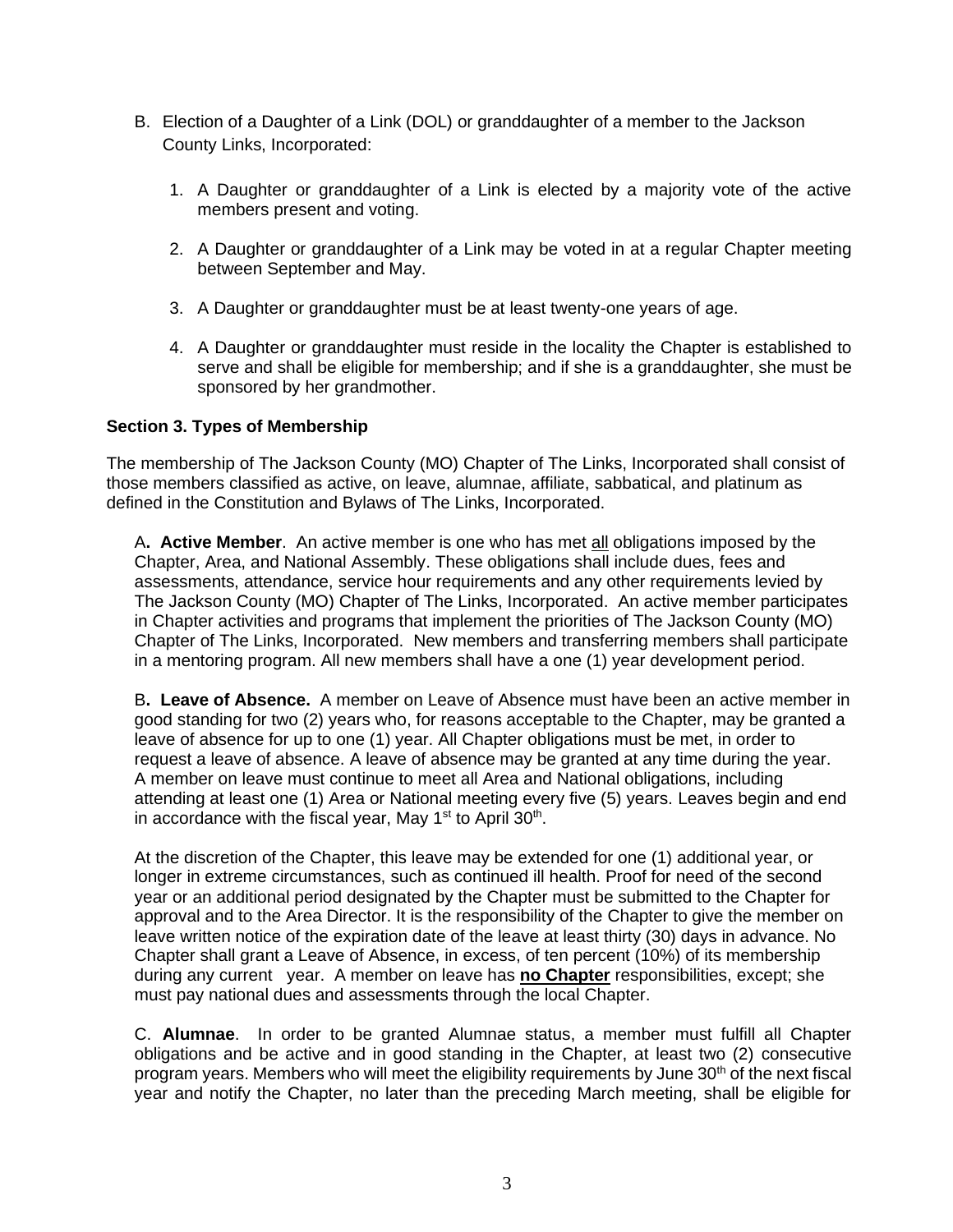alumna status. Applications for Alumnae status may only be approved in May of each year. All other National and Area provisions governing the application for Alumnae status shall apply. The Chapter shall recognize newly approved Alumnae in September of each year.

D. **Sabbatical**. An active member who demonstrates that she cannot fulfill her Chapter's minimum attendance requirement may be placed on a sabbatical from attending Chapter meetings for one (1) year, at the discretion of her Chapter because: (1) her employment or civic responsibilities prevent her from attending Chapter meetings; or (2) she is enrolled in a college or university course that meets on the day and time of Chapter meetings; (3) she is required to meet all Chapter, Area and National dues and assessments, attend National Assemblies. Area Conferences, and meet the minimum 48-hour service requirement. At the discretion of the Chapter, the attendance sabbatical may be extended.

E. **Military**. A member in good standing who is deployed to a combat in a high risk zone or a military installation shall be granted a special military leave, upon submitting a copy of her orders to her Chapter.

F. **Affiliate**. An Affiliate member is an active member in good standing who (1) moves to a locality where there is no Chapter of the Links, Incorporated; (2) moves to a locality where the existing Chapter(s) has or have reached the maximum number of members: and she has requested a transfer from her Chapter to affiliate status after no longer than six (6) months.

G. **Reinstated**. A member who is applying for reinstatement must do so between September and November. All dues and assessments for reinstated members will be due April  $1<sup>st</sup>$  and the program year for reinstated members will begin May 1<sup>st</sup>.

H. **Platinum**. A Platinum member is an active or alumna member who has reached eighty (80) years of age or older and who has given at least thirty (30) years of service or who has given at least (50) years of active service or who, regardless of age, has given at least forty-five (45) years of active service and has served in an elected position in her Chapter and/or an elected or appointed position on the Area or National level. Members who meet the above requirements by June 30th of any given year and who submit the "50 Year Member Notification Form" by February 1st of the following year, shall be granted platinum status in the year in which she becomes eligible. Platinum status is the highest honor accorded a member on recommendation of a Chapter and approval by the National Executive Council. An Active Platinum member shall be exempt from the minimum forty-eight-(48) hour service requirement, shall not be responsible for National dues and assessments, and shall be exempt from Chapter dues and assessments at the discretion of her Chapter.

I. **Provisory**. A Provisory member is an active member who is medically unable to participate in any activity outside of her home. Upon request, and with a notarized certificate from her doctor, she may be granted provisory membership status by the Chapter. A Provisory member shall be responsible for National dues and assessments only. If and when the member becomes well enough to participate in activities outside of her home, she shall reactivate her classification to active member status.

# **Section 4. Service Anniversaries**

The service anniversary of each member of The Jackson County (MO) Links, Incorporated shall be recognized in five (5) year intervals, (example: 5 years of service, 10 years of service, etc.) in the September Chapter meeting**.**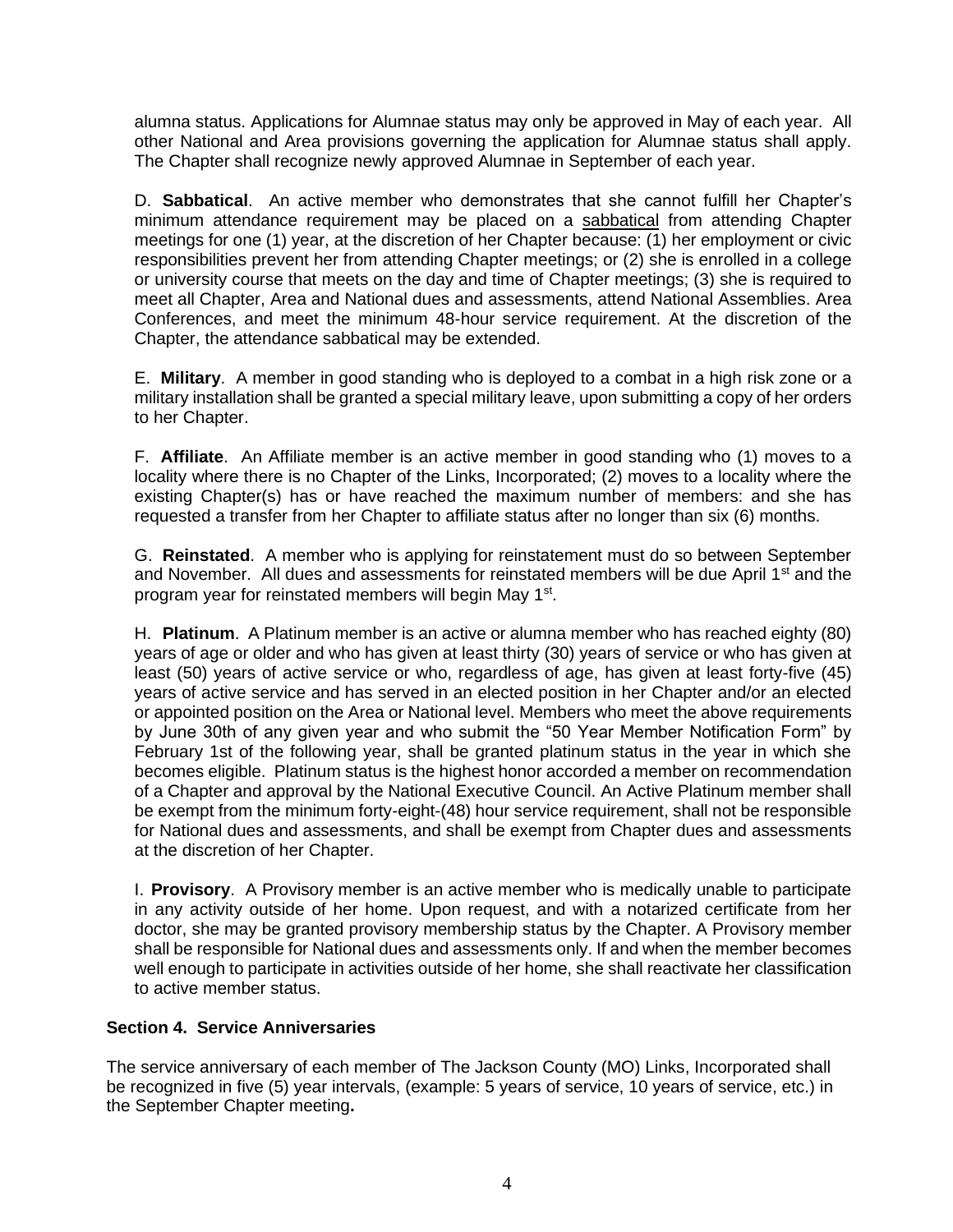# **Section 5. National Participation and Attendance ("One-In-Five" Requirement)**

The National Constitution and Bylaws require each member to register and attend a minimum of "one (1) Area Conference or one (1) National Assembly within every five (5) year period in order to retain her membership. This provision shall not apply to Alumna, Active Platinum, or Provisory member.

#### **ARTICLE IV Officers**

# **Section 1. Offices**

A**.** The officers shall be President, Vice President, Recording Secretary, Corresponding Secretary, Financial Secretary, Treasurer, Archivist, Sergeant-at-Arms, Chaplain, and Parliamentarian.

B.The officers, except for the Parliamentarian and Archivist, shall be elected by secret ballot by a majority vote at the April meeting. The officers will assume responsibility for their office immediately upon election (April). Officers will be *seated* immediately following installation (May). A member in good standing and qualified to hold an office, but is out of town or has a legitimate reason for being absent, may have her name placed in nomination for an office. Chapter officers must reside within commuting distance of the Chapter. Commuting distance shall be one hundred (100) miles.

C**.** The President shall appoint the Parliamentarian and the Archivist and all the committee chairpersons.

D.The candidates for the office of President, Vice President, and Treasurer shall have been an active member in The Jackson County (MO) Chapter of The Links, Incorporated, in good standing three (3) years and shall have attended one (1) National Assembly or one (1) Area Conference within the timeframe established by the National organization. The candidates for all other offices shall have been active members in The Links, Incorporated, in good standing for two (2) years prior to election and shall have attended one (1) National Assembly or one (1) Area Conference within the timeframe established by the National organization.

E**.** Officers shall be elected for a two (2) year term, not to exceed more than two (2) consecutive terms in succession in the same office.

F. Outgoing officers shall meet with and transfer records to the new incoming officers within sixty (60) days of the end of their terms

# **Section 2. Nominating Committee and Election of Officers.**

A. **The Nominating Committee** shall operate as follows:

- 1. The committee shall consist of five (5) elected members.
- 2. The candidate receiving the highest number of votes shall serve as chair. The other members will be elected by a plurality of the votes.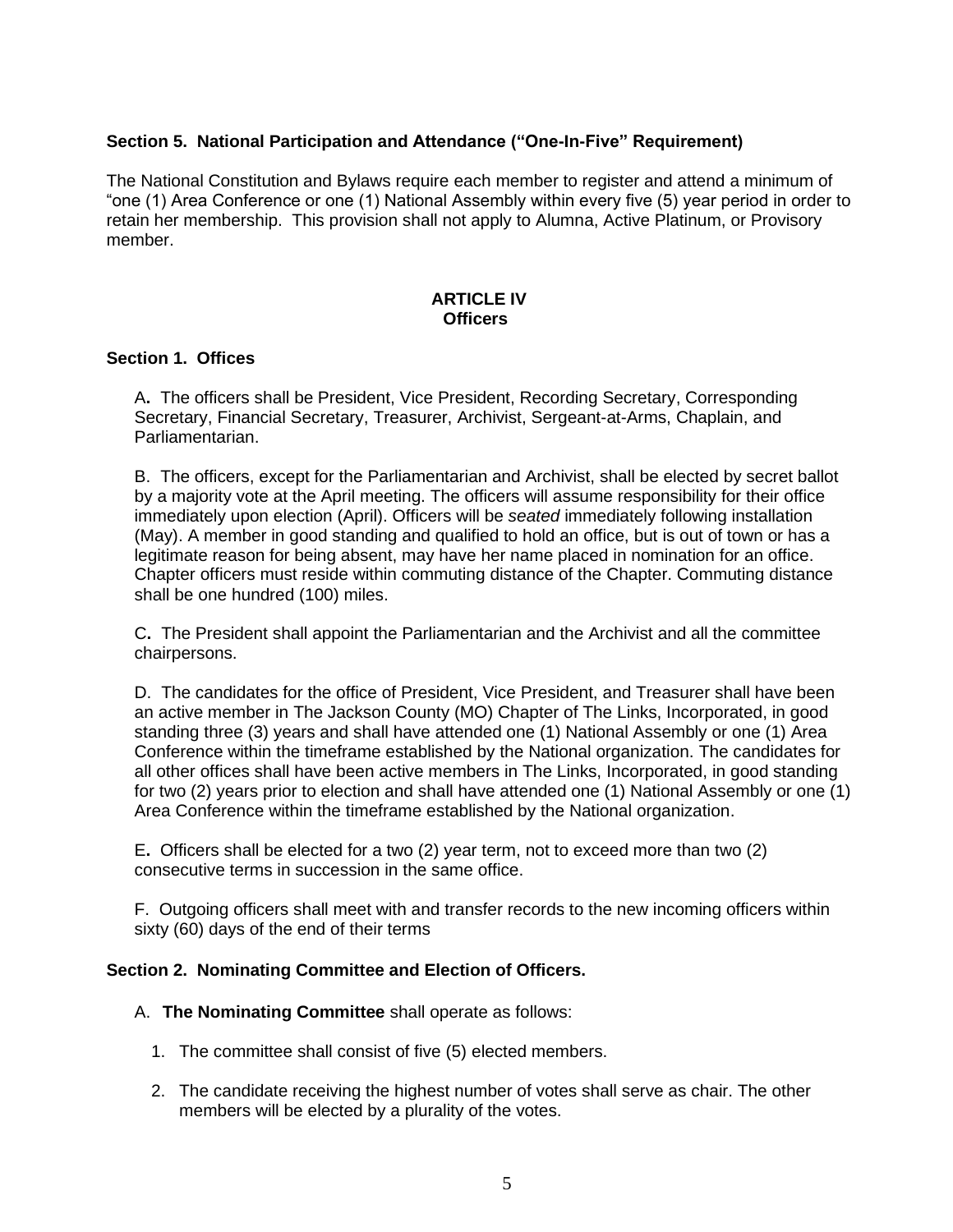- 3. To be eligible for chair of the Nominating Committee the candidate must have served on the Chapter Nominating Committee.
- 4. The committee shall operate independent of the President.
- 5. The committee shall distribute Nomination Forms to Chapter members in January of the election year, study the profiles submitted, interview the candidates, if necessary and present a slate of candidates for office.
- 6. There may be more than one name presented for each office to be filled.
- 7. Nominations may be made from the floor on the day the slate is presented.
- 8. The chair shall arrange for the balloting and tallying of votes on the day of the election.
- 9. The Nominating Committee shall submit a written report, signed by the committee members, following the election.

# B. **Officer Elections**

- 1. If there is only one (1) nominee for an office, election may be by a method other than by ballot – for example, voice vote.
- 2. In the event there are more than two (2) candidates for an office and if, after balloting, no candidate receives a majority vote, a second ballot shall be cast between the two (2) candidates receiving the highest number of votes. If a tie exists after two ballots, the candidates shall decide the results by lot.
- 3. Candidates must be present at the meeting at which they are to be elected.

# C. **Filling Vacancies**

- 1. In case of an un-expired term of the President, the vacancy shall be filled by the Vice President. A special election for the office of Vice President shall be held at the next regular meeting.
- 2. The Executive Committee shall elect a successor to complete the term of an elected officer or member of the Nominating Committee who does not serve the full term to which she was elected.

D. **Removal from Office.** Officers may be removed from office by a two-thirds (2/3) majority vote of the meeting quorum, if not able to fulfill the obligations of office. Any officer failing to live up to her pledge and the subsequent general rules and regulations and failing to assume her Chapter and National responsibilities becomes subject to suspension or expulsion dependent upon the seriousness of the violation. All action taken must be consistent with The Links Organization Code of Ethics and Standards.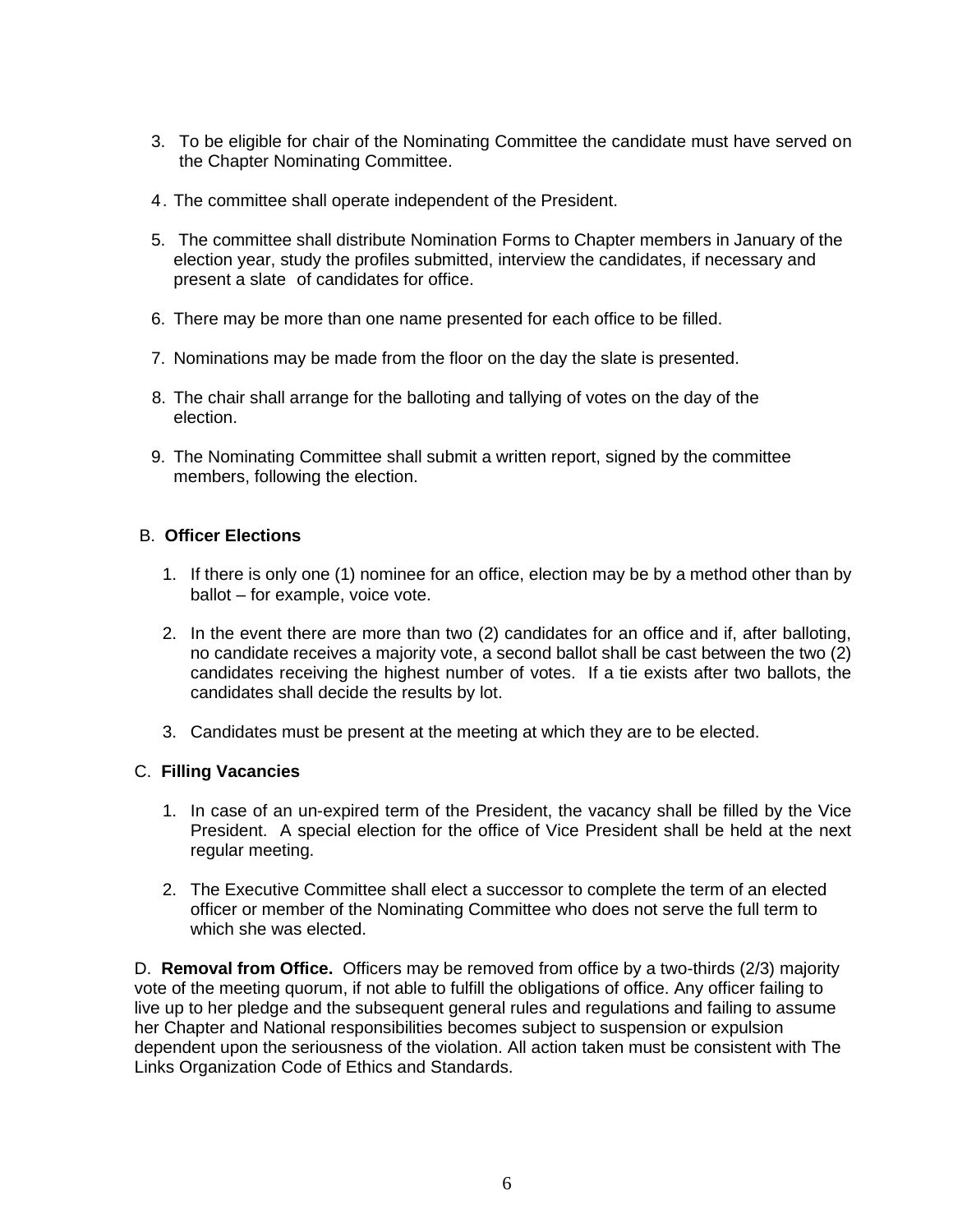# **Section 3. Duties of Officers**

- A. **President** shall:
	- 1. Read and be familiar with all of the duties of the President, the history of The Links, Incorporated, the National Constitution and Bylaws, all organization manuals and rituals, as well as *Robert's Rules of Order Newly Revised*.
	- 2. Read and become familiar with 'Chapter Organization Requirements' as defined in the *Links Membership Manual*.
	- 3. Read and become familiar with the *Links Membership Manual, Expectations of an Effective Chapter President* and the duties of all other officers.
	- 4. Preside over all meetings and provide members with an agenda.
	- 5. Appoint the Parliamentarian and Archivist.
	- 6. Appoint the chairman of all standing and special committees with the exception of the nominating chair.
	- 7. Call special meetings.
	- 8. Enforce the Chapter Bylaws.
	- 9. Co-sign orders on the treasury for money.
	- 10. Serve as an ex-officio member of all committees except the nominating, audit and ethics and standards committees.
	- 11. Support each committee chair in fulfilling her responsibilities. If the committee chair is not adequately fulfilling her responsibilities, the President has the right to appoint a new committee chair.
	- 12. Install all newly elected Chapter officers. If the President is re-elected, her designee will install the newly elected officers.
	- 13. Review expenditures of the Chapter and sign all vouchers.
	- 14. Require the establishment of protection of Chapter monies.
	- 15. Attend Area Leadership Summit or appoint a designee to attend.
	- 16. Preside over regularly scheduled Executive Committee meetings.
	- 17. Shall be bonded.
	- 18. Serve as the official spokesman of the Chapter.
	- 19. Perform other duties as directed by the Chapter or as may be incident to this office.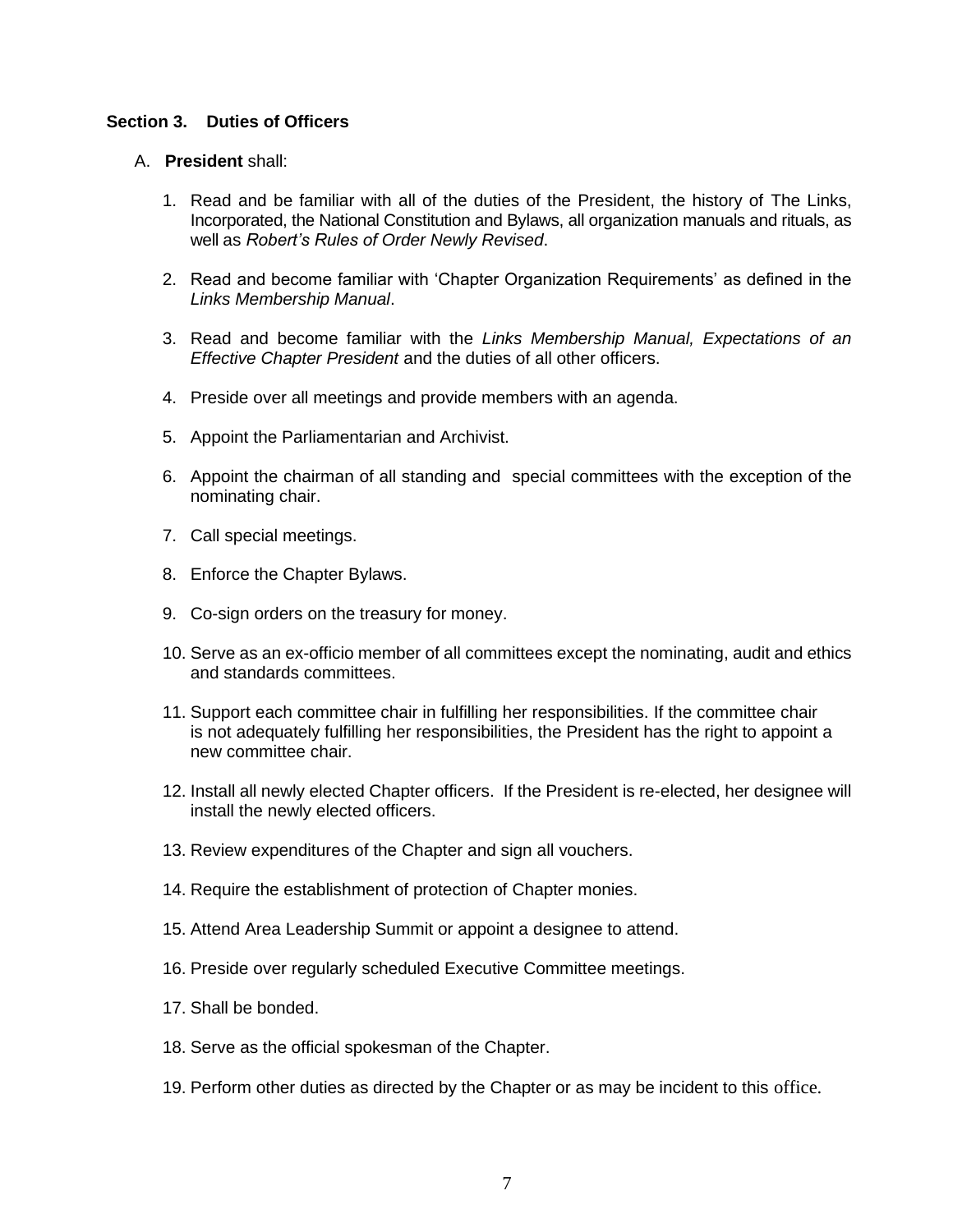- 20. Coordinate and facilitate the chapter workshop following the National Assembly or Area Conferences.
- 21. Coordinate and prepare the chapter handbook for distribution at the September meeting.

#### B**. Vice President** shall:

- 1. Be familiar with all of the duties of the President, the history of The Links, Incorporated, the National Constitution and Bylaws, all organization manuals and rituals, as well as *Robert's Rules of Order Newly Revised*. Should the necessity arise for the Vice-President to preside, she must be prepared to assume the President's role.
- 2. Serve in the absence of the President.
- 3. Chair the Membership Committee and plan all activities pertaining to new members.
- 4. Affix her signature on the checking account and shall sign checks in the absence of the President. The President and the Treasurer are to be the primary signatures on all checks.
- 5. Provide leadership to all standing committee chairpersons implementing the Chapter program.
- 6. Annually assist in planning of Chapter workshops and retreats.
- 7. Shall be bonded.
- 8. Perform other duties as directed by the Chapter, or as may be incident to this office.

#### C**. Recording Secretary** shall:

- 1. Keep accurate and detailed records of the Chapter meetings.
- 2. Distribute a draft copy of the minutes to the membership at least one week prior to the Chapter meeting.
- 3. Post a copy of the approved minutes to the Chapter website.
- 4. Conduct roll call and maintain an accurate record of attendance. Minutes shall include the names of members present and not present at the monthly meetings.
- 5. Update Chapter members' 1 in 5 record.
- 6. Perform other duties pertaining to the office as the President may designate.
- 7. Keep the Chapter's official membership roll.
- 8. Have custody of all books and papers except those specifically assigned to other officers and chairman.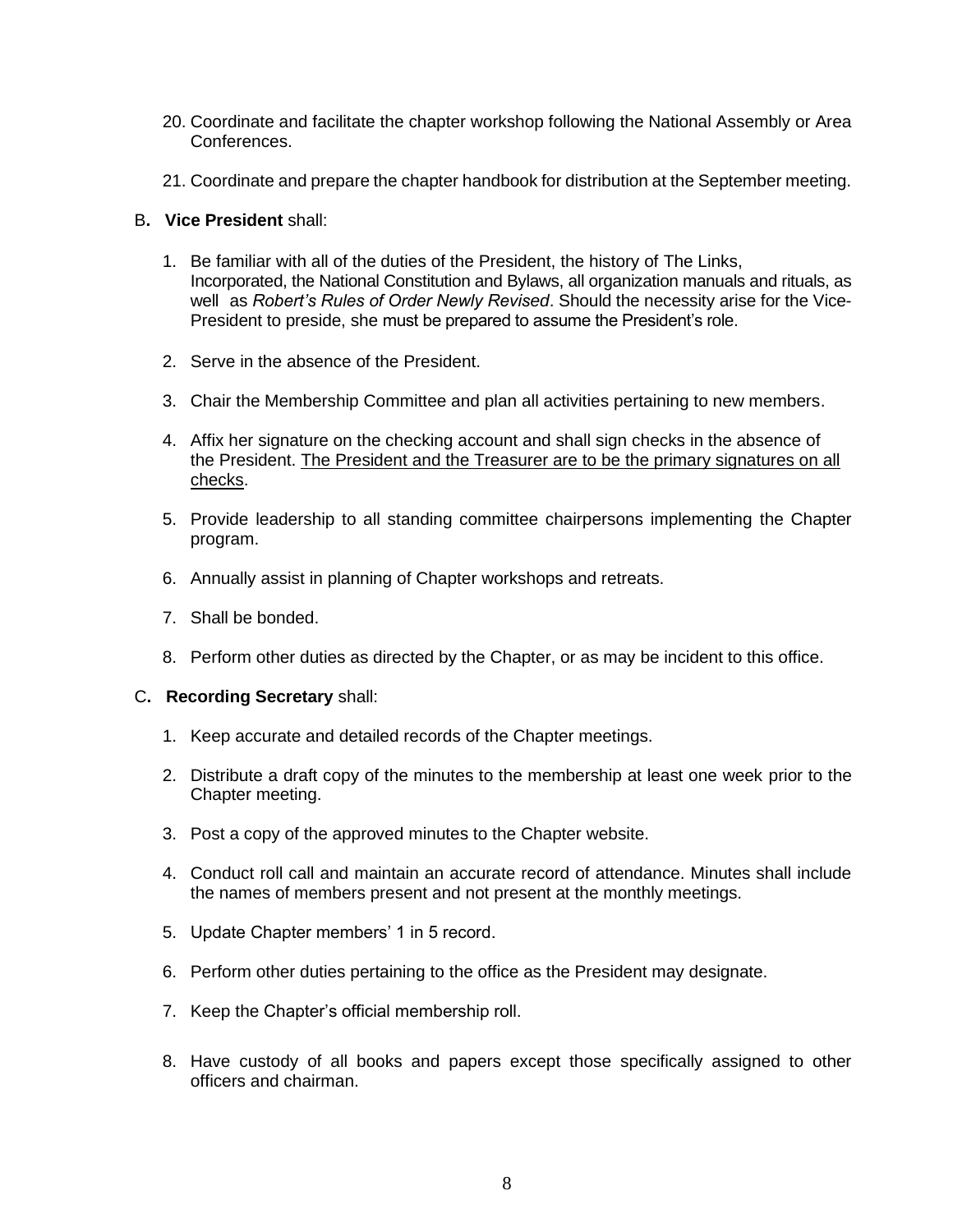- 9. Perform other duties as directed by the Chapter, or as may be incident to this office.
- 10. Manage Chapter and Member information in the Member Management System (MMS) on the National website before July 1 of each year and as needed throughout the calendar year including One-in-Five Certification, Chapter Roster and Necrology updates. Provide One-in-Five Certification, Chapter Roster and Necrology reports as requested by the executive committee.
- 11. Provide the number voting members in attendance at each meeting to the presiding officer so the presiding officer can affirm a quorum is present.

# D. **Corresponding Secretary** shall:

- 1. Read all correspondence at Chapter meetings.
- 2. Prepare and disseminate complete and accurate rosters to Chapter members.
- 3. Send correspondence to Chapter members and/or appropriate person as designated by the President and/or Chapter.
- 4. Notify all members of regular and special meetings.
- 5. Keep attendance records of all meetings including Executive Committee meetings.
- 6. Notify the Membership Committee Chair of members not meeting attendance requirements.
- 7. Perform other duties as directed by the Chapter, or as may be incident to this office.

#### E. **Financial Secretary** shall:

- 1. Schedule a transition meeting with incoming Financial Secretary to discuss all details of operational procedures, reports and financial status, prior to transmittal of files.
- 2. Transfer all financial documents (audited books and other pertinent financial material) to the new chapter Financial Secretary no later than September 15.
- 3. Meet with the outgoing Financial Secretary to gather pertinent information.
- 4. Collect all monies and maintain a ledger.
- 5. Prepare in triplicate receipt book all monies received: one for the payee, one for the Treasurer, and one for her file.
- 6. Reconcile all receipts to the total received including the purpose for which funds were received and then turn over the cash/checks and copies of the receipts to the Treasurer within 5 business days of receipt.
- 7. Keep track of the individual member obligations and notify them of their status in accordance to chapter bylaws. She also gives each member a copy of this record.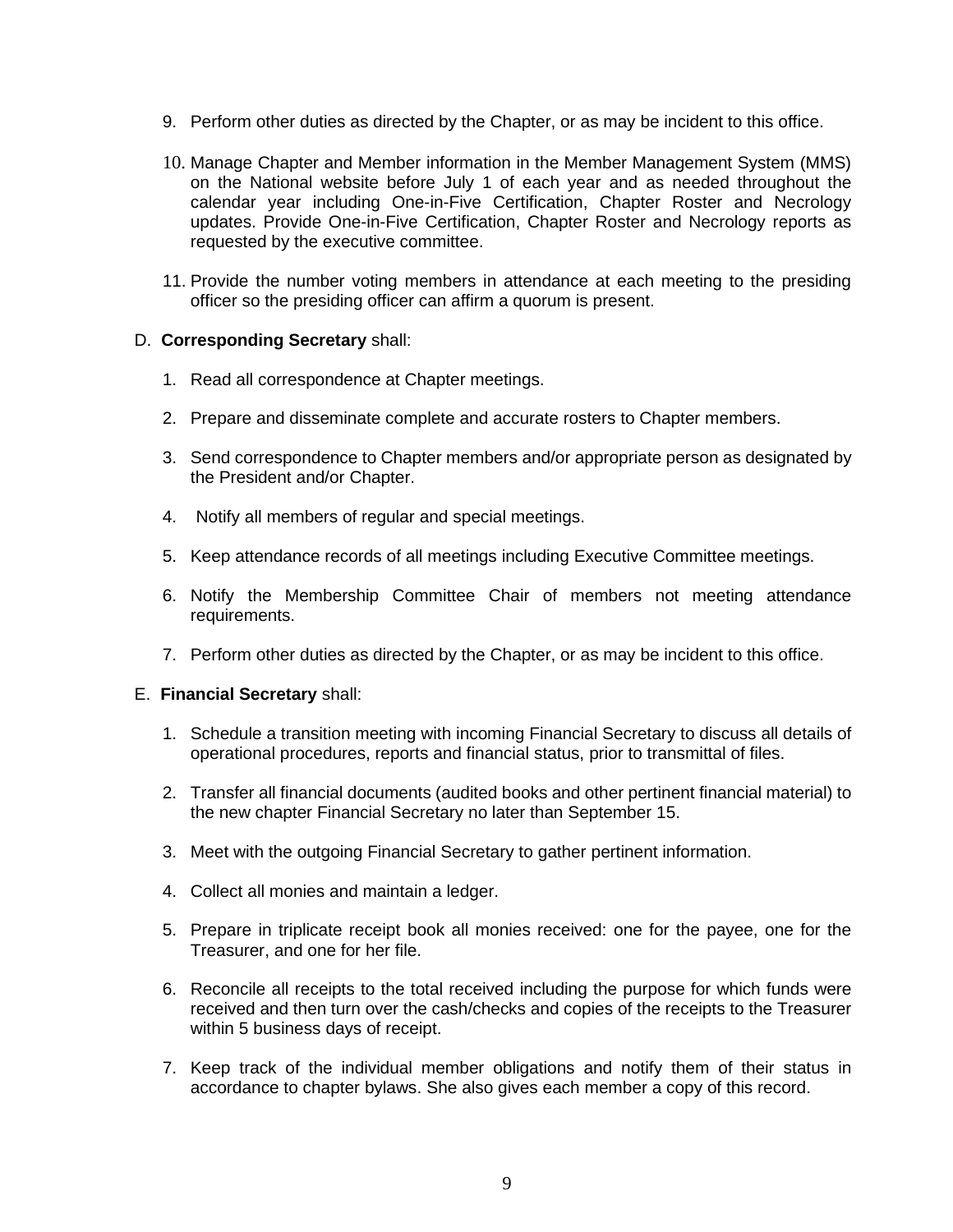- 8. Notify members who failed to give five days' notice to the meeting hostess of her inability to attend a meeting and assess the cost of the meal. The cost shall be remitted to the hostess.
- 9. Be bonded.
- 10. Make a complete financial report to the membership at its regular monthly meetings and year end. Chapter financial reports may be sent electronically, but must be provided via a secure file sharing solution, such as Dropbox.
- 11. Prepare a year-end report.
- 12. Serve as member of the chapter finance committee.
- 13. Submit her books and records to the internal audit committee and/or the external auditors.
- 14. Never sign checks.
- 15. Adhere to the standards and practices as outlined in the most current version of The Links, Incorporated Manual of Procedures, Financial Handbook Revised Edition.
- 16. Be thoroughly familiar with Article X Finance of the National bylaws and Article XII Finance of the National Manual of Procedures.
- 17. Perform other duties as directed by the Chapter, or as may be incident to this office.
- F. **Treasurer** shall:
	- 1. Meet with the immediate outgoing Treasurer to receive audited books and other pertinent information, records and data relative to the prior term.
	- 2. Keeps the official financial records of the chapter.
	- 3. Meet regularly with the Financial Secretary to ensure that records of the two are in alignment; Responsible for depositing all funds collected by the Financial Secretary, giving her proper receipt for all funds received. She shall deposit all funds in a bank maintained in the name of Jackson County (MO) Chapter of The Links, Incorporated; verifies the total receipts from the Financial Secretary and makes the deposit to the appropriate bank account within five (5) business days of receiving funds from the Financial Secretary.
	- 4. Utilize a voucher system to request disbursement or reimbursement of funds.
	- 5. Submit vouchers (with receipts attached) for approval for reimbursement by the President or Vice President, who then gives them to the Treasurer for payment.
	- 6. Write checks to payee after voucher is approved.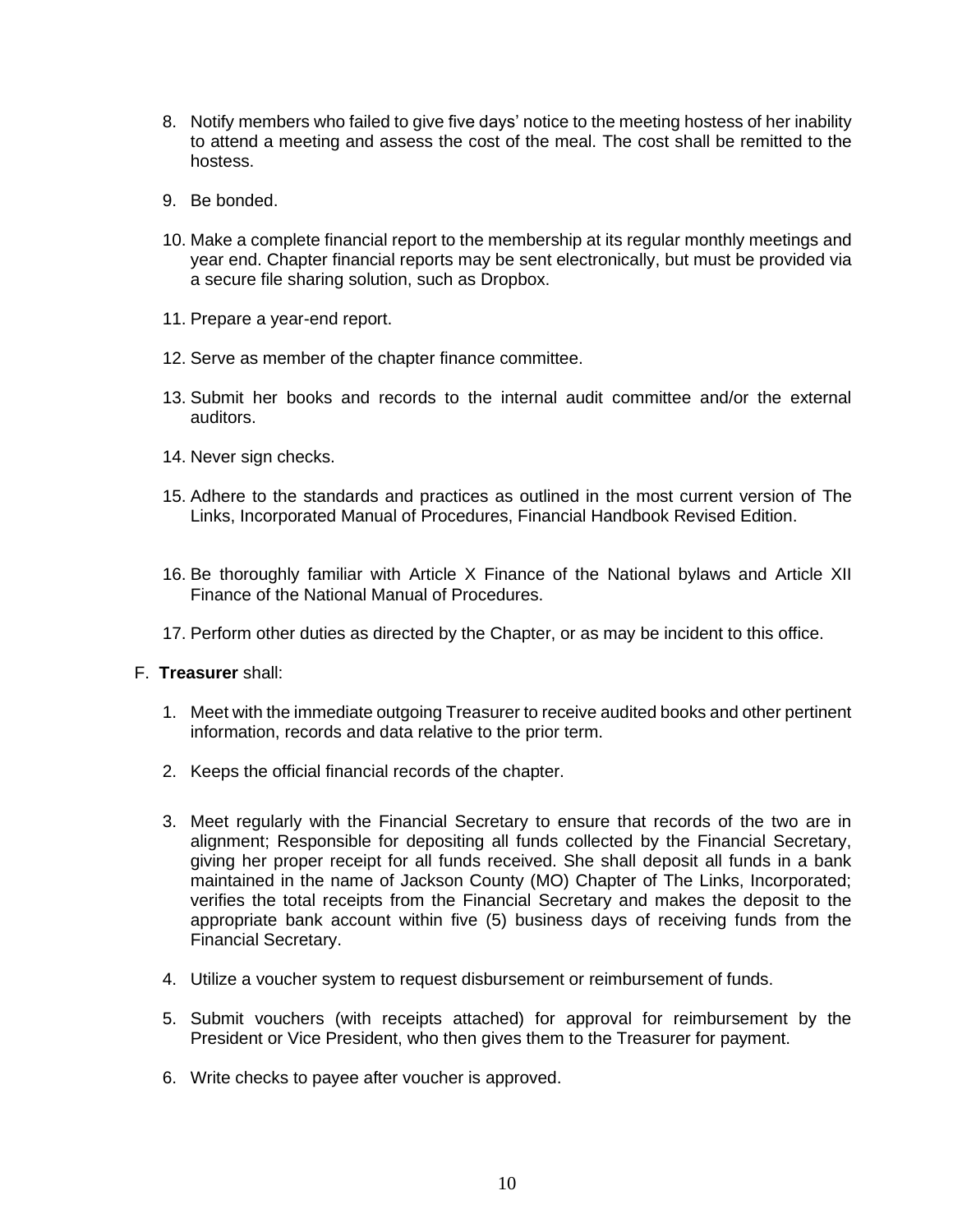- 7. Co-sign checks.
- 8. Track balances in the budget accounts to ensure that officers and committees stay within their budgets. Any expenditure that would represent an excess of the budget should be reviewed by the Chapter or Executive Committee and approved or rejected providing funds are available.
- 9. Reconcile book balances with monthly bank statements; prepares monthly bank reconciliations
- 10. Provide monthly Treasurer's reports, including a list of deposit totals itemizing each source, a list of all checks (including number, date, amount, reason for payment) and account balances.
- 11. Prepare fiscal year-end April 30 financial reports for the chapter and its internal audit committee.
- 12. Prepare and timely file a 990 tax form each year with the appropriate regional office of the Internal Revenue Service, not later than September 15, with copies to the President, Area Director and the National Office.
- 13. Submit a written report to the Chapter. Assure that the books and records are audited with Chapter approval, prior to turning over the books and records to the next elected Treasurer.
- 14. Present a year-end statement of financial operations at the May chapter meeting.
- 15. Submit end-of-the-year records to the chapter's internal audit committee to ensure the Internal audit is completed by June 30.
- 16. Chairs the Finance Committee with other members appointed by the president.
- 17. Be bonded. File the bonding insurance by September 15 of each year, regardless of an extension being filed for IRS tax form.
- 18. Chapter financial reports may be sent electronically but must be provided via a secure file sharing solution, such as Dropbox.
- 19. Adhere to the standards and practices as outlined in the most current version of The Links, Incorporated Manual of Procedures, Financial Handbook Revised Edition.
- 20. Be thoroughly familiar with Article X (Finance) of the National bylaws and Article XII (Finance) of the National Manual of Procedures.
- 21. Perform other duties as directed by the Chapter, or as may be incident to this office.
- 22. Electronic payments are acceptable provided that the payments are supported with appropriate documentation such as invoices, digital copies of receipts and vouchers which include the name of the recipient and the reason for the expenditure. The voucher approval levels are still in place and may be evidenced via email rather than a handwritten form.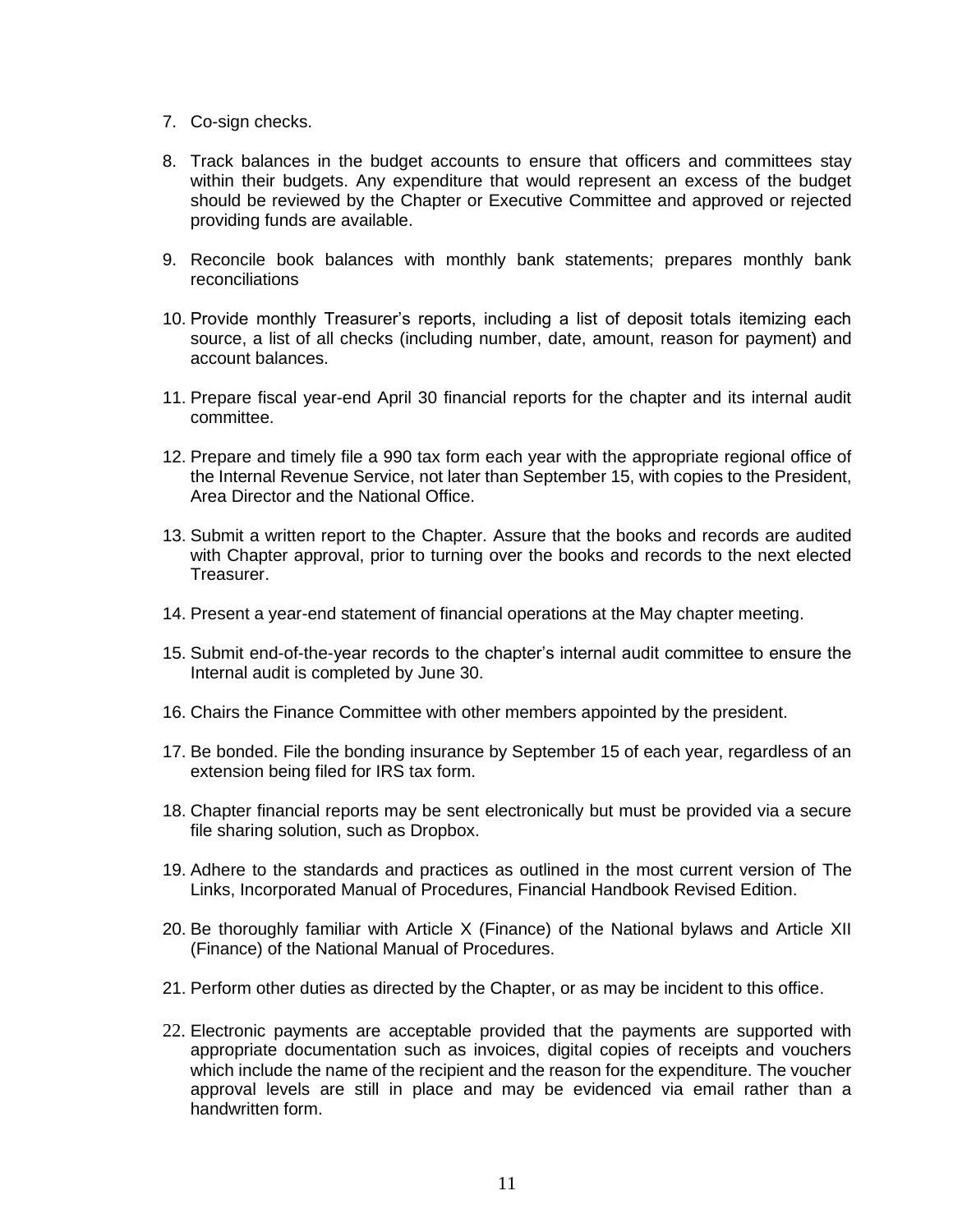# **As Outgoing Treasurer**, she shall:

- 1. Conduct a transition meeting with the newly elected Treasurer. This meeting may include the President, Vice President and Financial Secretary. She confers with the incoming Treasurer on all details of operational procedures, reports and budget status. The transition meeting should precede the transmittal of the files.
- 2. Give all financial documents (audited books and pertinent financial material) to the new Treasurer no later than September 15.
- 3. Physically meet with the newly installed financial officers to transition bank accounts and acquire new signature cards no later than June 30.
- 4. Present a year-end statement of financial operations at the May chapter meeting.
- 5. Submit fiscal year-end April 30 books to the chapter's internal audit committee to ensure the internal audit is completed by June 30.
- 6. Prepare fiscal year-end April 30 financial reports for the chapter and its internal audit committee.
- 7. File the appropriate IRS tax forms (Tax Form 990, 990-EZ or 990-N e-Postcard) with the Internal Revenue Service before September 15 of each year.
- 8. Provide the necessary financial information to the new Treasurer for filing of the bonding insurance by September 15.

#### G. **Archivist** shall:

1. Collect materials, maintain an inventory of all holdings, except materials used in rituals, store records in a central location, backup materials that originate in digital format, use archival supplies for storage, file records in an orderly method, develop a Retention Schedule, transfer fragile and rare materials and forward other records in accordance with the prescribed schedule. (National Definitive Guide for Chapters, *Par Excellence in Archives and History*.) The Chapter shall assume financial responsibility for storage costs.

#### H. **Chaplain** shall:

- 1. Provide devotion for Chapter meetings.
- 2. Provide spiritual support to members.

#### I. **Sergeant-At-Arms** shall:

- 1. Maintain order at the Chapter meetings.
- 2. Make sure only members of The Jackson County (MO) Chapter of The Links, Incorporated are present for the business portion of the meeting.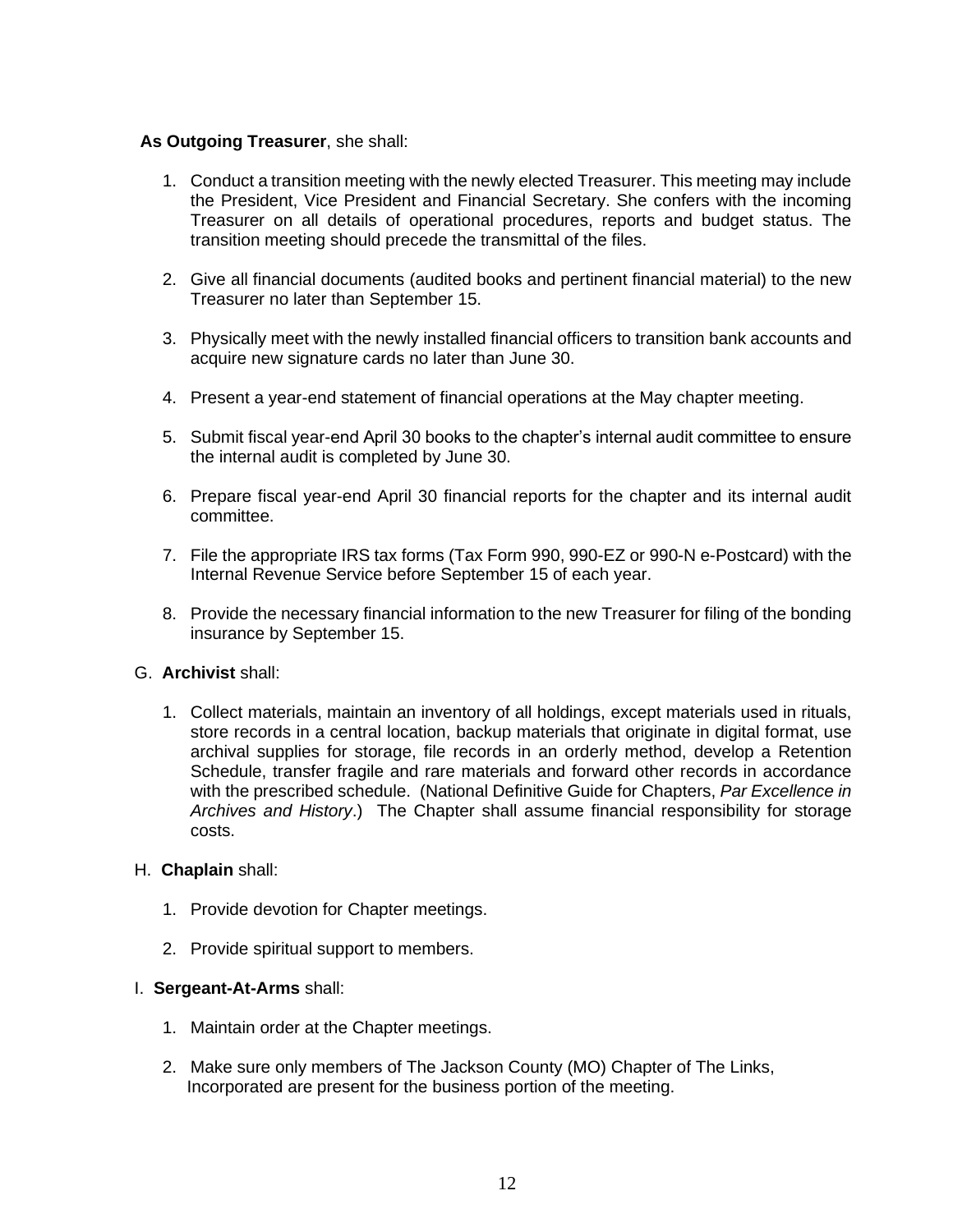# J. **Parliamentarian** shall:

- 1. Advise and counsel the President and the Chapter on matters of parliamentary procedure.
- 2. Always have a copy of Chapter and National Constitution and Bylaws, all official manuals as well as a copy of *Robert's Rules of Order Newly Revised*. Offer explanations/advice based on her comprehensive knowledge of parliamentary law.
- 3. Sit in close proximity to the President so that she can discreetly alert the chair to any errors in procedure or violations of rules.
- 4. Chair the Bylaws Committee.
- 5. Assist in interpretation of rules and general procedure.
- 6. Keep bylaws up to date by adding any adopted amendments with date of approval.
- 7. Anticipate parliamentary strategy.
- 8. Perform other duties as directed by the Chapter, or as may be incident to this office.

# **ARTICLE V Chapter Meetings**

The Jackson County (MO) Chapter of The Links, Incorporated shall meet regularly on the second Saturday of each month of the program year at a designated stated time (excluding July, August and December), unless otherwise approved by the chapter. Exceptions to meeting day and/or time may be made by a majority vote of the Executive Committee and the meeting hostess. If weather prohibits meeting on the designated Saturday, the President may reschedule the meeting with the consent of the hostess and a majority vote of the Executive Committee. Regular chapter meetings shall be held face-to-face, unless otherwise directed by the National Office of The Links, Incorporated.

A**.** The April meeting shall be the annual meeting for hearing final reports from all officers, standing and special committees and for election of officers.

B. A quorum shall consist of a simple majority of the entire membership.

C. The occurrence of three (3) consecutive absences from regular chapter meetings will result in an assessment of \$100.00

D**.** The hostess must send the meeting notice to the members no later than ten (10) business days prior to the meeting date. Members must notify the Chapter meeting hostess at least five (5) days in advance of the meeting or pay for the cost of the meal to the Financial Secretary. The Financial Secretary shall reimburse the hostess for the cost of the meal. The cost of the meal becomes a Chapter assessment.

E**.** Conference calling or other similar communications technologies, shall be allowed for Facets and other committees as a means of conducting meeting, provided the committee members and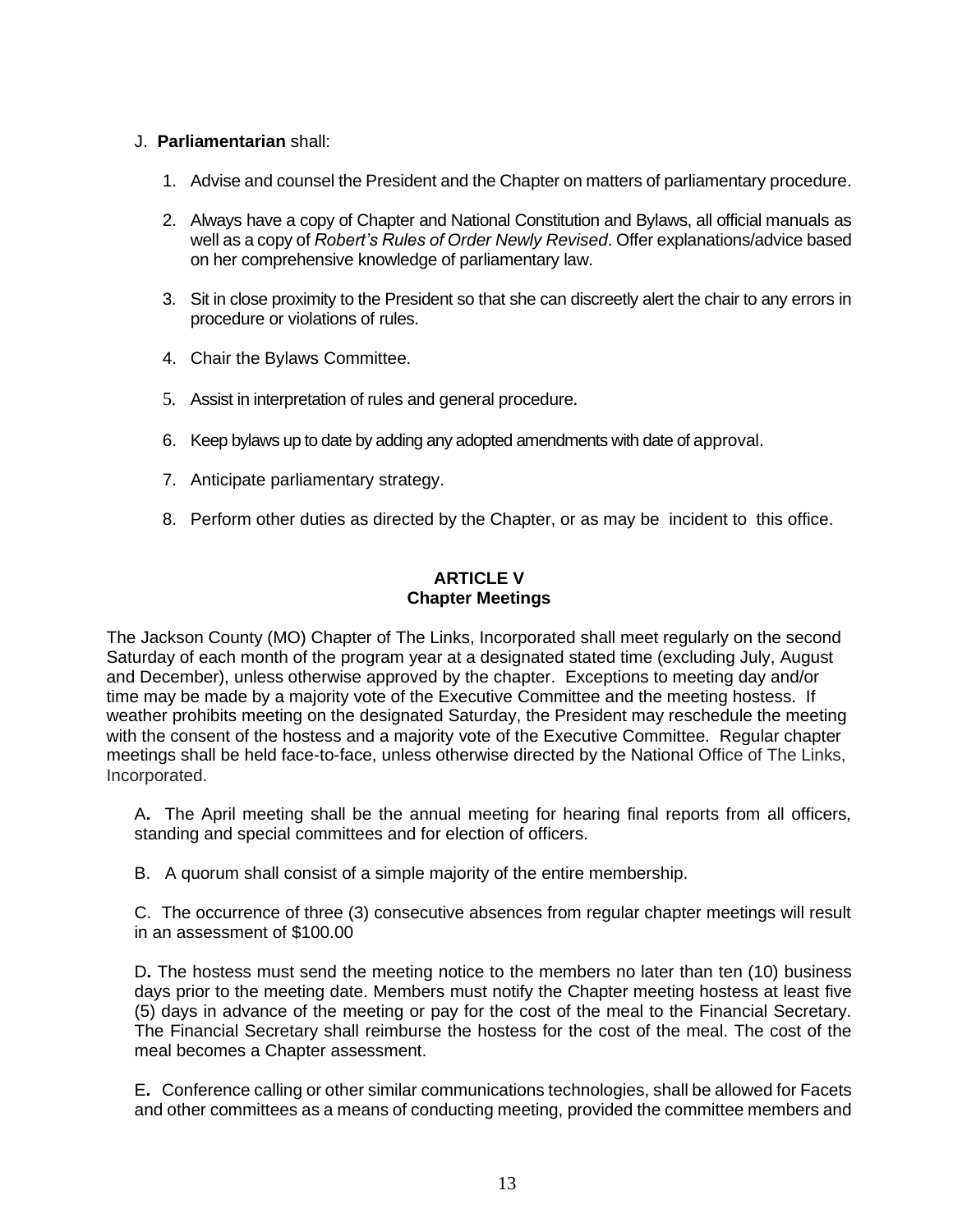interested chapter members can hear and communicate with each other. Participation in a meeting as provided by this provision shall constitute presence in person. Conference calls may be recorded or minutes of the calls must be taken if the calls cannot be recorded. Minutes should include time beginning, ending, a list of members present, as well as an agenda and action(s) taken.

F.Conference calling or other similar communications technologies, shall be allowed for special meetings as a means of conducting meeting, provided the committee members and interested chapter members can hear and communicate with each other. Participation in a meeting as provided by this provision shall constitute presence in person.

G. Special meetings may be called by the President, Executive Committee or by five or more active members. Notice shall be sent, specify the number of days (within a reasonable period of time) with an exception for emergencies. The number of days is computed by counting all calendar days (including holidays, weekends) excluding the day of the meeting, but including the day the notice is sent. Only specific item(s) stated in the call shall be considered.

# **ARTICLE VI Finance**

# **Section 1. Fiscal Year**

The fiscal year is May 1 to April 30. Therefore, all dues and assessments are due in the National Headquarters by April 1, after which time, a late fee of \$50 per member will be imposed, or any such fees as determined by the National Office.

A. The total amount of Chapter dues and all other Chapter assessments must be paid in full to the Chapter before dues are submitted to National Headquarters.

B.Each member must pay in full all Chapter assessments for special events, prior to receiving tickets for future events.

#### **Section 2. Fiscal Responsibilities**

The Chapter shall, by majority vote, establish a dues payment schedule for the membership. Failure to complete full payment of dues per the established schedule shall constitute loss of active membership status. All rights and privileges associated with active membership will be loss due to not having met the required financial obligations of the Chapter.

A**.** The proposed budget and dues for the next fiscal year shall be presented at the January Chapter meeting. The Chapter will approve the proposed budget and dues at the February Chapter meeting. The budget will be reviewed at each Chapter meeting.

B**.** Each member shall be responsible for hosting the Chapter meeting as part of her financial obligation according to the hostess guidelines/procedures and schedule.

C**.** Requests for fund advances; invoice payments and reimbursements must be presented with a completed voucher and accompanied with proper documentation based on the Chapter's financial guidelines. For a committee activity, the requestor must obtain approval from the committee chair, and the President, prior to submitting to the Treasurer. The Treasurer, without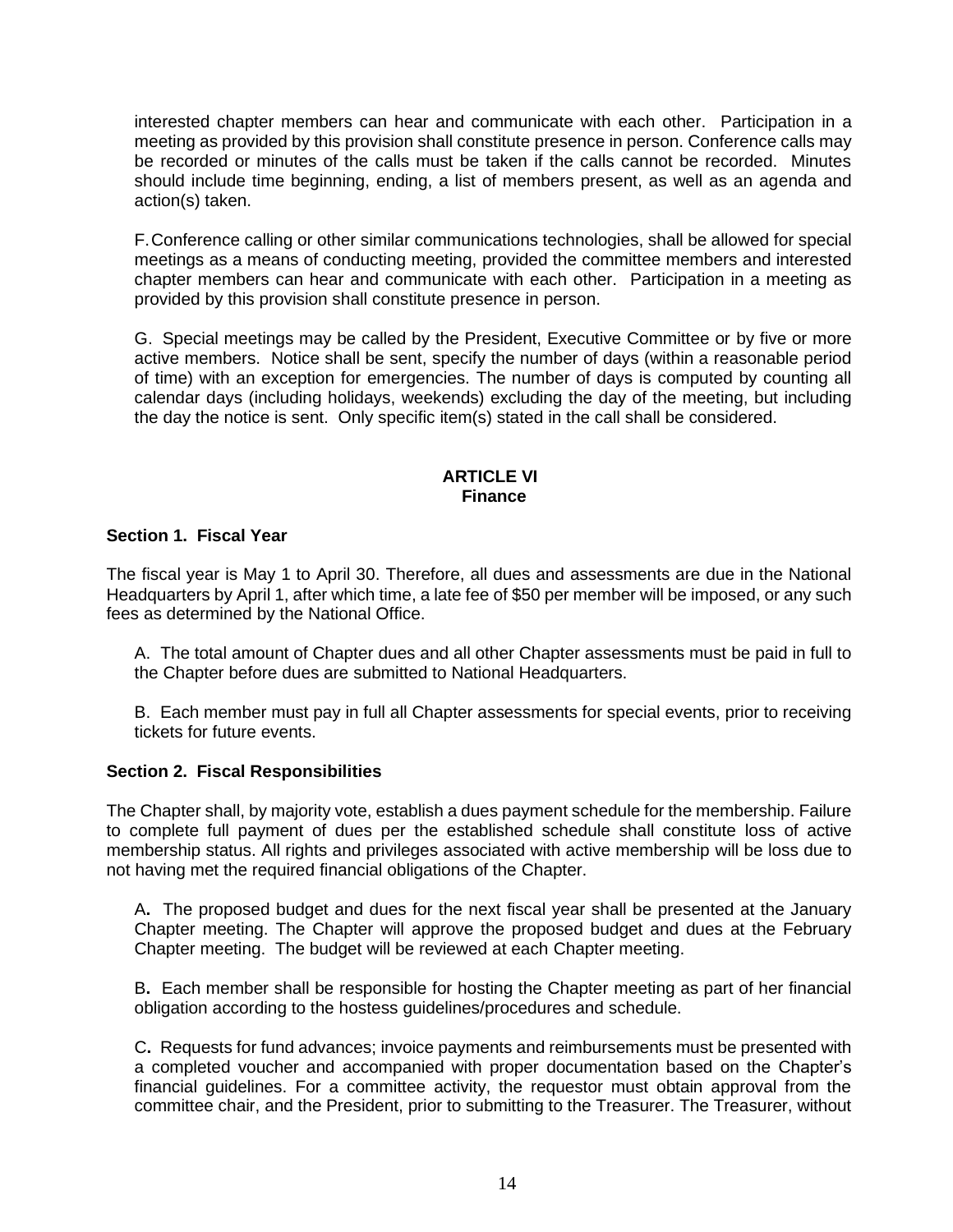requiring an additional vote of the body, may pay the request, only if such expenses are associated with a budget that has been previously presented and approved by the body. Line item adjustments may be made within the committee's budget, but under no circumstances shall the project or committee activity exceed what has been budgeted, without the approval of the body.

D**.** The Chapter will establish an on-going bank account requiring the signature of two (2) of three (3) officers, namely, the President, the Treasurer and the Vice President.

E**.** The Treasurer shall pay all approved accounts in a reasonable time, but not later than ten (10) business days after receipt of the bill. The Treasurer shall deposit all monies received from the Financial Secretary within five (5) business days of receipt from the Financial Secretary.

# **ARTICLE VII Standing, Special and Other Committees**

# **Section 1. Appointment of Committee Chairs and Members**

With the exception of the Nominating Committee, the President shall appoint the chair of the Standing Committees. The President shall serve as ex-officio member of all committees, except the Nominating, Audit and Ethics and Standards Committees. The President shall appoint committee members*.* All committee seats are declared vacated (at each election) and members serve as interim appointees, until such time as the President has made appointments.

#### **Section 2. Duties of Committee Chairs**:

A. Report in writing to the Executive Committee prior to making a written report to the Chapter.

B. Assume responsibility for the success of each committee project. However, ultimately it is the responsibility of the Chapter to see that all projects are successful.

C. Submit an annual written report to the Chapter.

D. Submit an annual budget to the Treasurer in October to be presented at the January meeting.

E. Once appointed, a committee chair may serve at the pleasure of the current Chapter President.

#### **Section 3. Standing Committees** are:

- A. Executive Committee
- B. National Program (Facet) Committees:
	- 1. The Arts
	- 2. National Trends and Services
	- 3. International Trends and Services
	- 4. Services to Youth
	- 5. Health and Human and Services
- C. Archives & History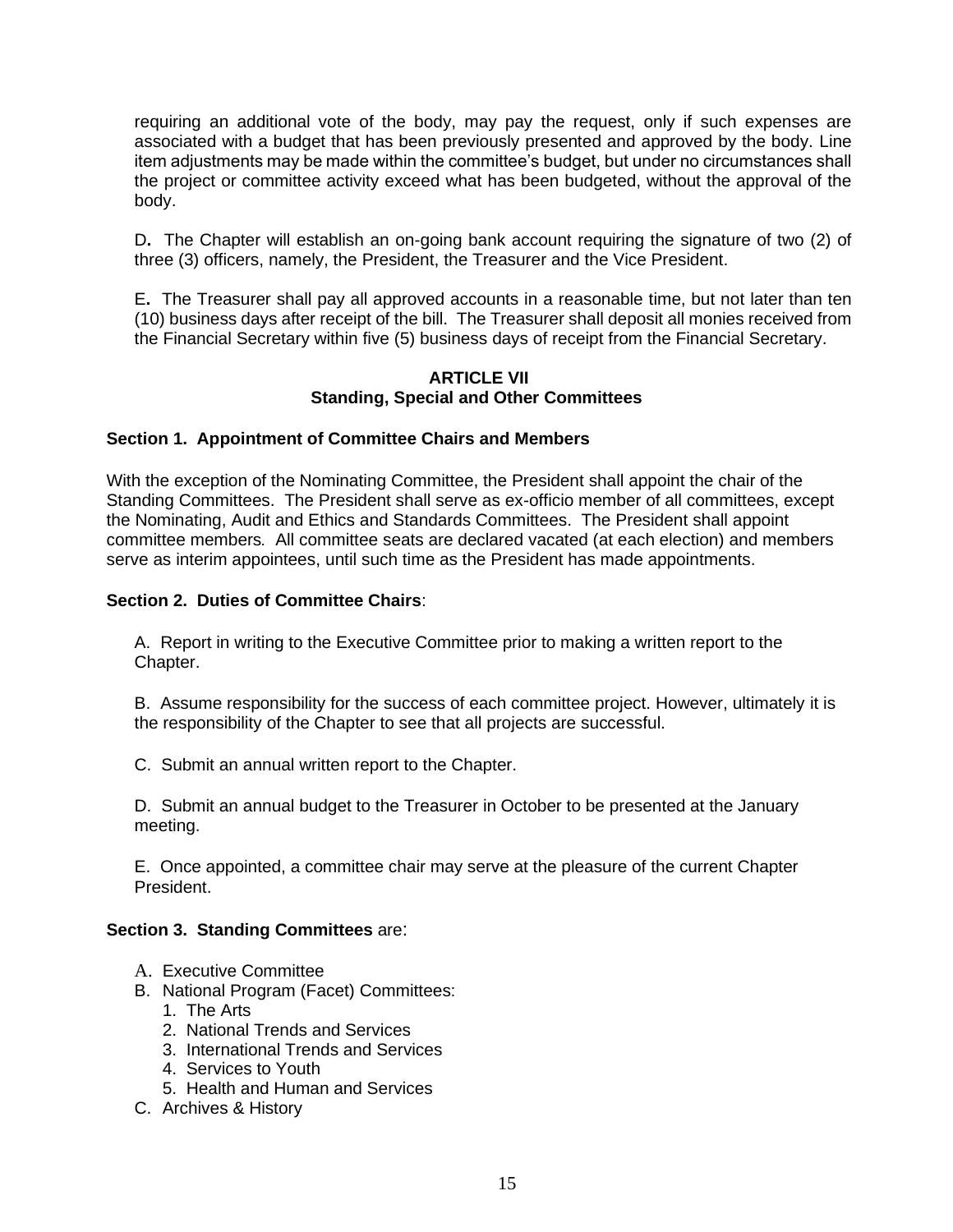- D. Internal Audit
- E. Budget and Finance
- F. Bylaws
- G. Courtesy
- H. Communications
- I. Ethics and Standards
- J. Membership
- K. Nominating
- L. Program
- M. Protocol
- N. Rituals
- O. Scholarship
- P. Strategic Planning
- Q. Fundraising

# **Section 4. Duties of the Standing Committees**

# A. **Executive Committee**

- 1. The Executive Committee shall have the authority to administer the affairs of the Chapter between its regular meetings, shall be subject to the orders of the Chapter, and none of its acts shall conflict with actions taken by the Chapter. The Executive Committee shall make recommendations to the Chapter, report all actions taken to the Chapter, and perform such requirements as specified by these Bylaws.
- 2. The Executive Committee shall consist of all elected officers, the appointed officers, the immediate Past President, and chairpersons of all Standing Committees. The Parliamentarian and the President shall be non-voting members of the Executive Committee.
- 3. The Executive Committee will meet at a regularly scheduled time, prior to the Chapter meeting, at a time designated by the President. The Executive Committee may meet by conference telephone or similar communications technology, providing the members can hear and communicate with each other. A simple majority of the Executive Committee shall be present to take action or conduct business. Participation in a meeting as provided by this provision shall constitute presence in person at the meeting.
- 4. Any action that could be taken at a meeting of the Executive Committee may be taken without a meeting, provided that consent in writing setting forth the action to be taken is signed by all members of the Executive Committee. Consent in writing shall have the same force and effect as a unanimous vote, and may be described as such in any document executed by or on behalf of the Chapter.

B. **National Program (Facet) Committees** shall help Chapters initiate, implement and coordinate the various programs established by The Links Incorporated. Each of the five (5) Program Facets shall consist of one fifth of the active members of the Chapter.

# C. **The Archives & History Committee**

1. This committee shall consistent of at least five (5) members.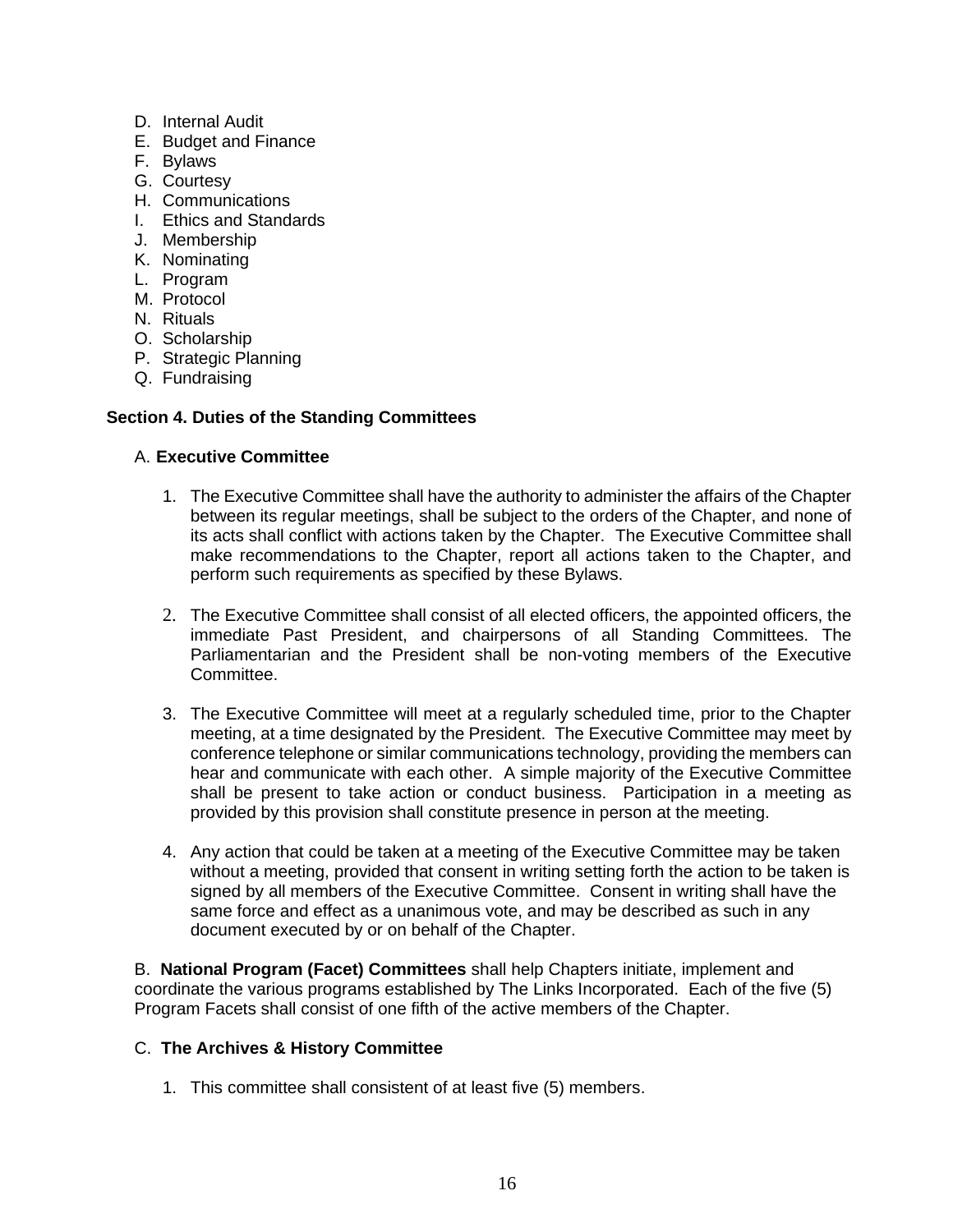- 2. This committee shall keep an official record of the history of the Chapter.
- 3. Develop methods to collect, codify, collate and arrange for storage of documents, artifacts and memorabilia of Chapter activities.
- 4. Establish a repository with a local institution in the area and enter into an agreement of acceptance of the Chapter's Archive and History collection; transfer records with the terms of agreement accepted and maintain communication with the repository.

D. **The Internal Audit Committee** shall conduct an annual review of the Chapter's financial records in accordance with the standards and practices as outlined in the most current version of TheLinks, Incorporated Manual of Procedures, Financial Handbook Revised Edition. Be thoroughly familiar with Article X Finance of the National bylaws and Article XII Finance of the National Manual of Procedures.

E. **The Budget and Finance Committee** shall be chaired by the Treasurer and include the President, Financial Secretary, Program Chair and a minimum of two (2) other members. The Budget and Finance Committee shall prepare the budget for the next fiscal year and present to the body for approval no later than February. Each committee member shall download the most recent copy of The Links, Incorporated Manual of Procedures, Financial Handbook as published on the website of The Links, Incorporated. Be thoroughly familiar with Article X Finance of the National bylaws and Article XII Finance of the National Manual of Procedures

F. **The Bylaws Committee** shall be chaired by the Parliamentarian, and shall receive all Bylaws amendments appropriately submitted, and make recommendations to the Chapter for amendments and/or revisions to the Bylaws.

G. **The Courtesy Committee** shall ensure there is consistency in courtesies offered to members. Other courtesies may be shown as directed by the President or the Chapter. Monies for the Committee shall be budgeted and expenditures reported in the monthly budget report.

H. **The Communications Committee** shall consist of members representing the Facets and Operations committees; coordinate the messaging for the web, print, and other marketing materials; execute and monitor the Chapter's communication strategy; and execute the strategic goals set forth for the committee.

I. **The Ethics and Standards Committee** shall annually review The Links Organization Code of Ethics and Standards with the membership, collect, review and distribute Member Acknowledgement forms to the Recording Secretary and the National office, collect, review, approve, and file executed copies of the Conflict of Interest and Disclosure Statements and Confidentiality Statements. If a complaint is filed, the Committee shall receive, review, and process the compliant in accordance with The Links Organization Code of Ethics and Standards.

J. **The Membership Committee** shall plan membership orientation for new members. It shall be responsible for disseminating information relative to membership procedures, up to and including the voting process. The Committee shall be chaired by the Vice President and shall present nominations and profiles for membership at the November meeting.

K. **The Nominating Committee** shall perform the duties set forth in Article IV, Section 2.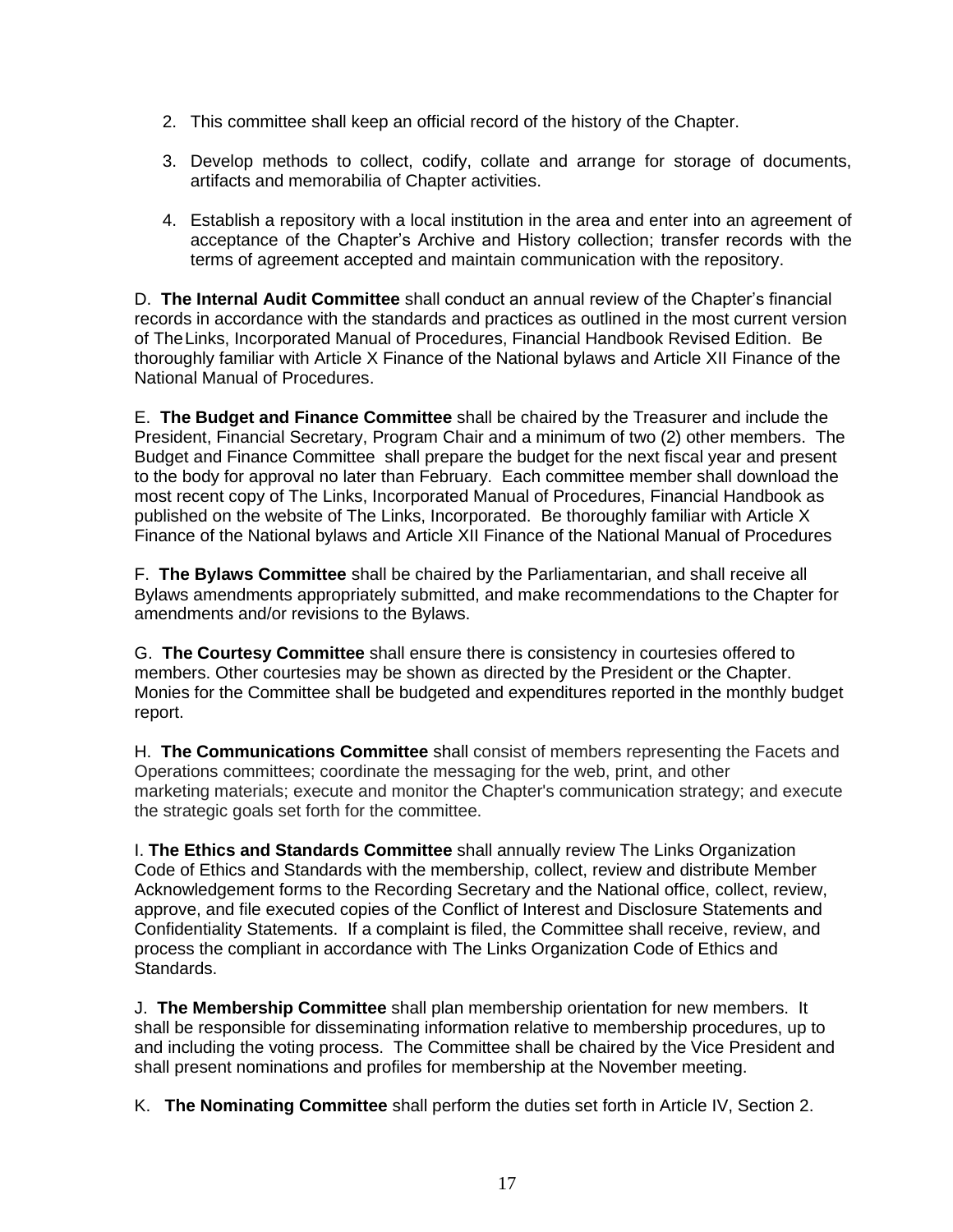L. **The Program Committee** shall be responsible for planning and developing programs, in conjunction with Facet chairs, related to the purpose of The Links, Incorporated. The committee shall consist of the Program Chair, the Facet chairs, and shall be responsible for publicizing activities conducted by the Chapter. The Program Chair shall be the chair of the Program Committee and serve on the Finance Committee. The Program Chair shall coordinate with the Strategic Planning chair to ensure programming is consistent with National initiatives. The Program Chair is responsible to submit appropriate reports in a timely manner to the National Office.

M. **The Protocol Committee** shall proactively plan and execute all aspects of the protocol function in accordance with the Protocol Manual of The Links, Incorporated.

N. **The Rituals Committee** shall oversee the proper execution of ceremonies in accordance with the Rituals Manual of The Links, Incorporated.

O. **The Scholarship Committee** shall present its recommendations for selection to the Chapter. The selection of scholarship recipients should be completed by April 30. Recipients should receive scholarship money no later than August 1. Checks should be paid only with proof of registration. Checks should be made payable to the school and the student jointly.

P. **The Strategic Planning Committee** shall develop strategic plans for the Chapter that that are aligned with National priorities. The Committee shall measure the outcomes and report results to the Chapter bi-monthly and to the National organization annually.

Q. **The Fundraising Committee** shall oversee and monitor the fundraising needs of the Chapter, and shall be responsible for organizing and implementing projects, events, sponsorships, and other activities in support of raising funds for the Chapter. All fundraising activities of the Fundraising Committee shall be presented to the Chapter for consideration and approval.

# **Section 5. Special Committees**

A. **The Elections Committee** shall develop voting procedures and make all preparations for balloting and shall oversee the election process.

B.**The Tellers Committee** shall supervise the counting of votes cast and prepare the tally sheets. The Chair of this Committee shall report to the President the number of ballots cast and the number of votes received by each candidate.

- 1. All Tellers reports for elections will be presented to the President and read into the minutes by the President.
- 2. The Tellers report, along with the ballots, will be retained by the Recording Secretary for 30 days after the date of the election and then destroyed

# **Section 6. Other Committees**

Other standing and special committees shall be appointed by the President, as needed.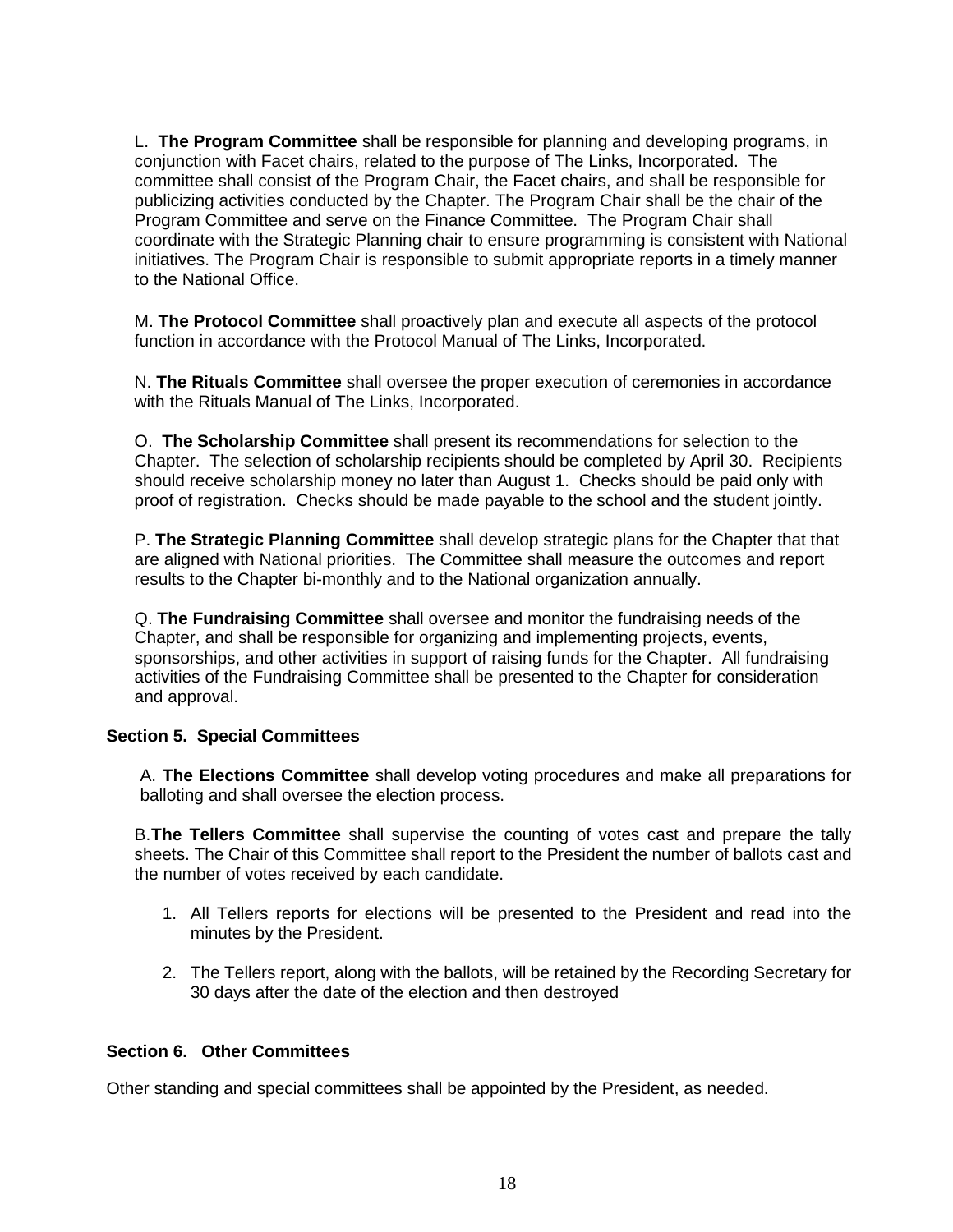# **ARTICLE VIII Conference Travel**

#### **Section 1**. **Delegate and Alternate**

A.The President shall serve as the Chapter Delegate at all Area Conferences and National Assemblies as well as any other meeting the Chapter should be represented during her tenure.

B.If the President is unable to attend, the delegate shall be designated in the following order: Vice President, Treasurer, Recording Secretary and Financial Secretary.

C. In the event an elected officer is unable to attend, the delegate shall be elected by a two thirds (2/3s) vote at a regular or special Chapter meeting.

D. The delegate shall prepare a printed report of the business proceedings, programs and activities of the National Assembly/Area Conference at the September meeting.

E.The Vice President shall be the alternate to the Chapter Delegate.

F.In the event the Vice President is unable to attend, the alternate shall be designated in the following order: Treasurer, Recording Secretary and Financial Secretary.

G. In the event an elected officer is unable to attend, the alternate shall be elected by a twothirds (2/3) vote at a regular or special chapter meeting.

H. The alternate shall present a printed report of her involvement at the National Assembly/ Area Conference at the September meeting.

#### **Section 2. Expenses**

The Chapter shall pay the following expenses on behalf of those members who serve as the Chapter Delegate and Alternate to all Area Conferences, National Assemblies and Leadership Summits:

A.Registration Fee.

B.Round trip transportation from the greater Kansas City area to the conference location, including:

- 1. Coach class round trip airfare for reservations made at least fourteen (14) days in advance of departure or the equivalent value applied to a ticket purchased less than fourteen (14) days before departure.
- 2. The cost of travel by train or by car at the equivalent value of the coach class round trip airfare, or the actual mileage (based on the acceptable mileage rate established by the Chapter), or whichever is less.

C. The reasonable costs of meals purchased by the Delegate and the Alternate during the Conference not included in registration fee as well as tips and gratuities.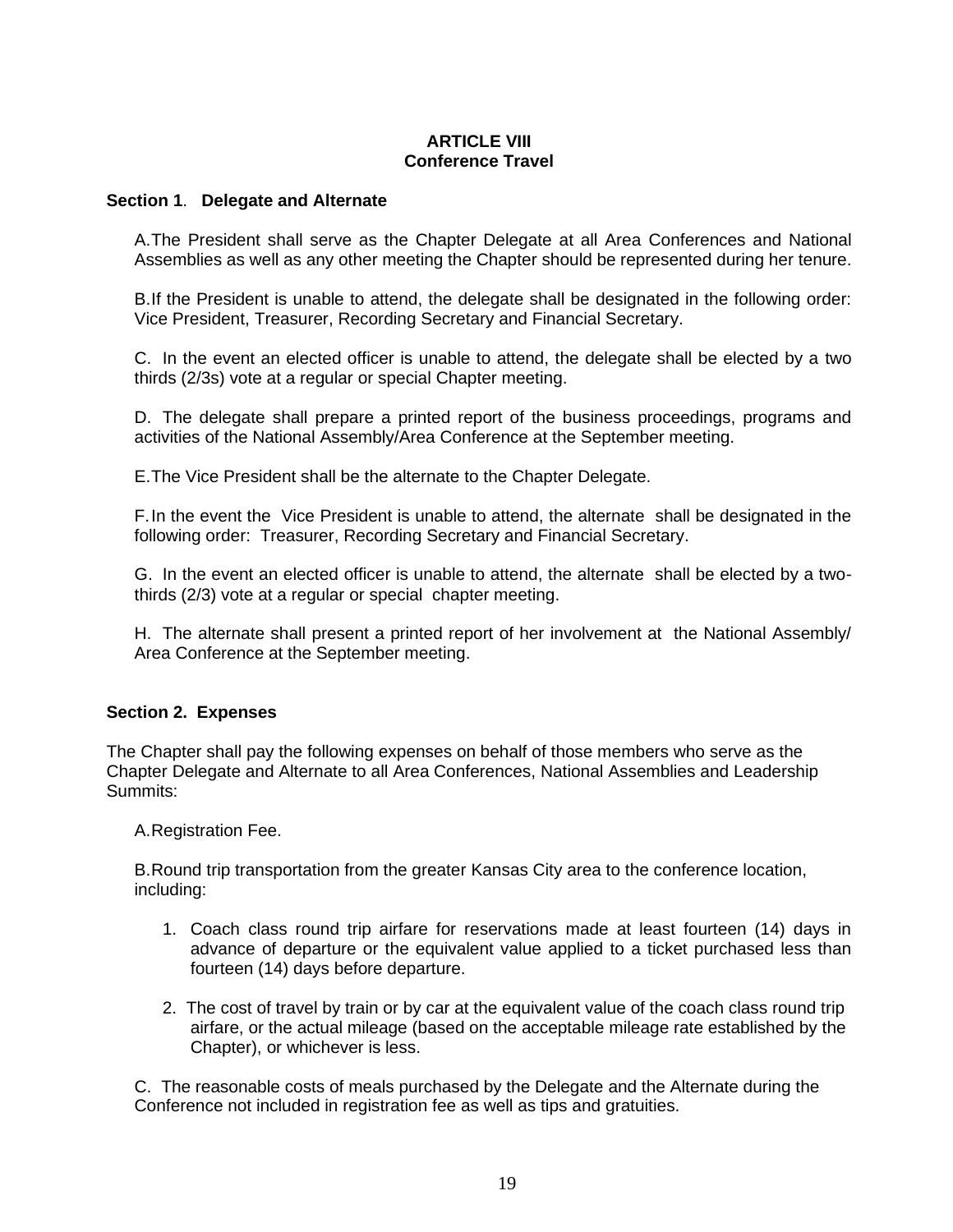D. Such other reasonable and related travel expenses incurred during the days of the conference and approved by the Chapter before the expenses are incurred, except when emergencies arise, the President or the Vice President may approve such expenses

# **ARTICLE IX Parliamentary Authority**

The rules contained in the current edition of Robert's Rules of Order Newly Revised, shall govern the Chapter in all cases to which they are applicable and in which there are no inconsistencies with the National Constitution and Bylaws, the Chapter Bylaws, the Chapter Standing Rules and any special rules of order adopted by the Chapter or The Links, Incorporated.

# **ARTICLE X Chapter Boundaries, Restrictions, and Requirements**

A. An established Chapter desiring to change its Chapter boundaries shall submit the request to the Area Executive Committee for approval. If approved, the proposed new boundaries shall be approved the Executive Council before a Chapter's boundaries can be change.

B.A Chapter shall not have more than one (1) member holding an Area elected office, serving on the Nominating Committee or servicing as area Representative to the Links Foundation. If more than one (1) member from a Chapter receives sufficient votes to be elected to an Area or National position, the one (1) with the highest elected rank shall serve. Candidates must be present at the conference or meeting to which they are to be elected.

C. Chapters located in an area with a population of more than fifty thousand (50,000) African Americans, whose active members fall below the minimum number of 20 active members, will be given two (2) years to increase their active membership to the minimum requirement.

#### **ARTICLE XI Chapter Bylaws, Standing Rules, Amendments, Revisions and Suspension**

#### **Section 1. Bylaws**

- A. Chapter Bylaws shall be reviewed by the National Parliamentarian and filed with the respective Area Director and National Headquarters. Each revision of Chapter Bylaws shall be reviewed by the National Parliamentarian and filed with the respective Area Director and National Headquarters.
- B. The Bylaws may be amended by a two-thirds (2/3) affirmative vote of active members who are present and voting not later than March 31.
- C. A proposed amendment may be recommended by a member of the Bylaws Committee. Other member Links may submit proposed amendments, with at least five (5) supporting signatures.
- D. A proposed amendment must be presented in writing to the Constitution and Bylaws Committee at least one (1) month prior to the regular meeting date at which it will be presented.
- E. The proposed amendment must be circulated in writing to each Chapter member by the Constitution and Bylaws Committee at least thirty (30) days prior to the meeting in which the